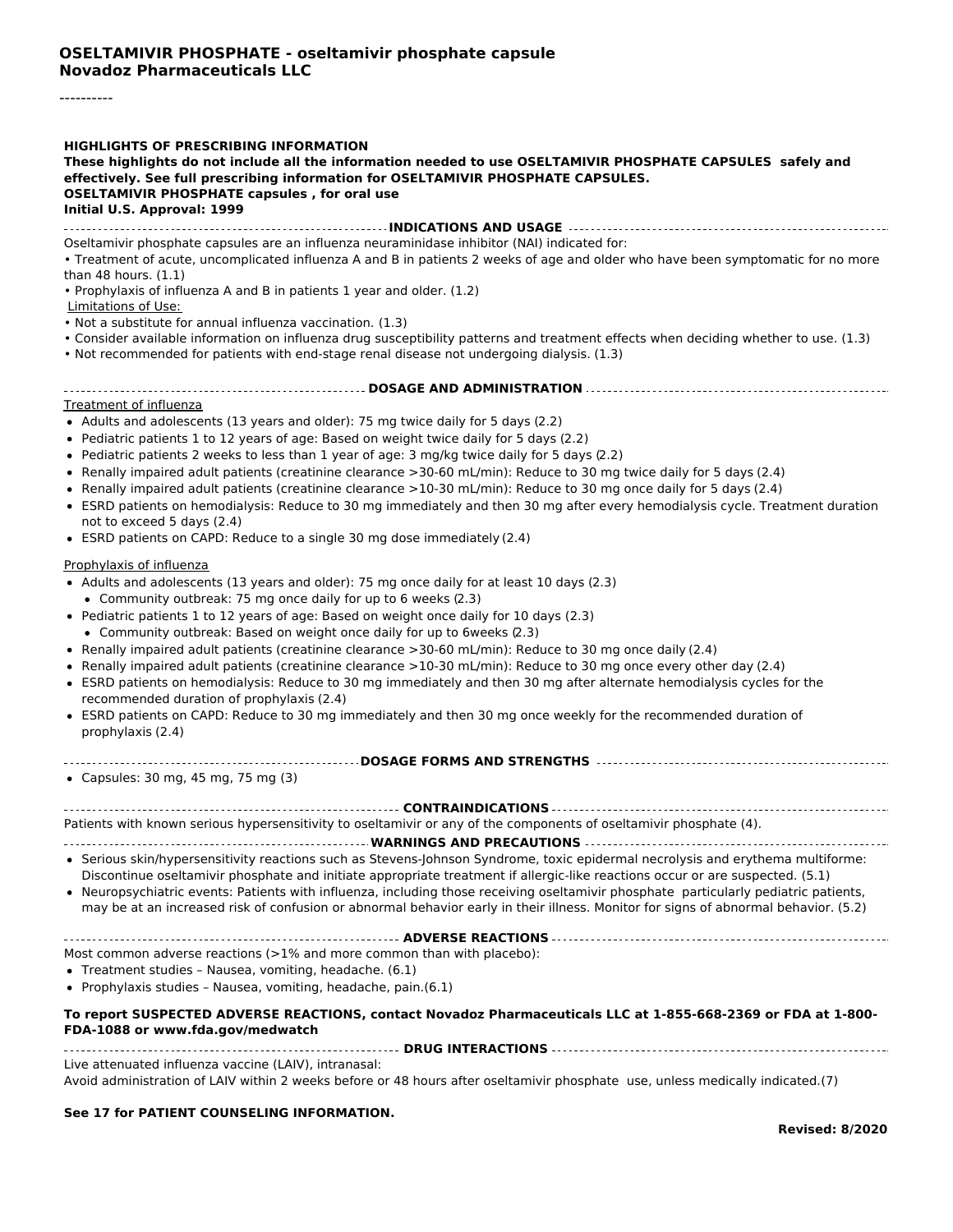# **FULL PRESCRIBING INFORMATION: CONTENTS\***

## **1 INDICATIONS AND USAGE**

- 1.1 Treatment of Influenza
- 1.2 Prophylaxis of Influenza
- 1.3 Limitations of Use

## **2 DOSAGE AND ADMINISTRATION**

- 2.1 Dosage and Administration Overview
- 2.2 Recommended Dosage for Treatment of Influenza
- 2.3 Recommended Dosage for Prophylaxis of Influenza
- 2.4 Dosage in Patients with Renal Impairment
- 2.6 Emergency Preparation of Oral Suspension from 75 mg Oseltamivir Phosphate Capsules

### **3 DOSAGE FORMS AND STRENGTHS**

### **4 CONTRAINDICATIONS**

### **5 WARNINGS AND PRECAUTIONS**

- 5.1 Serious Skin/Hypersensitivity Reactions
- 5.2 Neuropsychiatric Events
- 5.3 Risk of Bacterial Infections
- 5.4 Fructose Intolerance in Patients with Hereditary Fructose Intolerance

## **6 ADVERSE REACTIONS**

- 6.1 Clinical Trials Experience
- 6.2 Postmarketing Experience

## **7 DRUG INTERACTIONS**

- 7.1 Influenza Vaccines
- 7.2 Drugs Without Clinically Significant Drug Interaction with Oseltamivir Phosphate

## **8 USE IN SPECIFIC POPULATIONS**

- 8.1 Pregnancy
- 8.2 Lactation
- 8.4 Pediatric Use
- 8.5 Geriatric Use
- 8.6 Renal Impairment
- 8.7 Hepatic Impairment
- 8.8 Use in Patients with Chronic Conditions
- 8.9 Immunocompromised Patients

### **10 OVERDOSAGE**

### **11 DESCRIPTION**

### **12 CLINICAL PHARMACOLOGY**

- 12.1 Mechanism of Action
- 12.3 Pharmacokinetics
- 12.4 Microbiology

## **13 NONCLINICAL TOXICOLOGY**

13.1 Carcinogenesis, Mutagenesis, Impairment of Fertility

### **14 CLINICAL STUDIES**

- 14.1 Treatment of Influenza
- 14.2 Prophylaxis of Influenza

## **16 HOW SUPPLIED/STORAGE AND HANDLING**

### **17 PATIENT COUNSELING INFORMATION**

\* Sections or subsections omitted from the full prescribing information are not listed.

## **FULL PRESCRIBING INFORMATION**

## **1 INDICATIONS AND USAGE**

## **1.1 Treatment of Influenza**

Oseltamivir phosphate capsules are indicated for the treatment of acute, uncomplicated illness due to influenza A and B infection in patients 2 weeks of age and older who have been symptomatic for no more than 48 hours.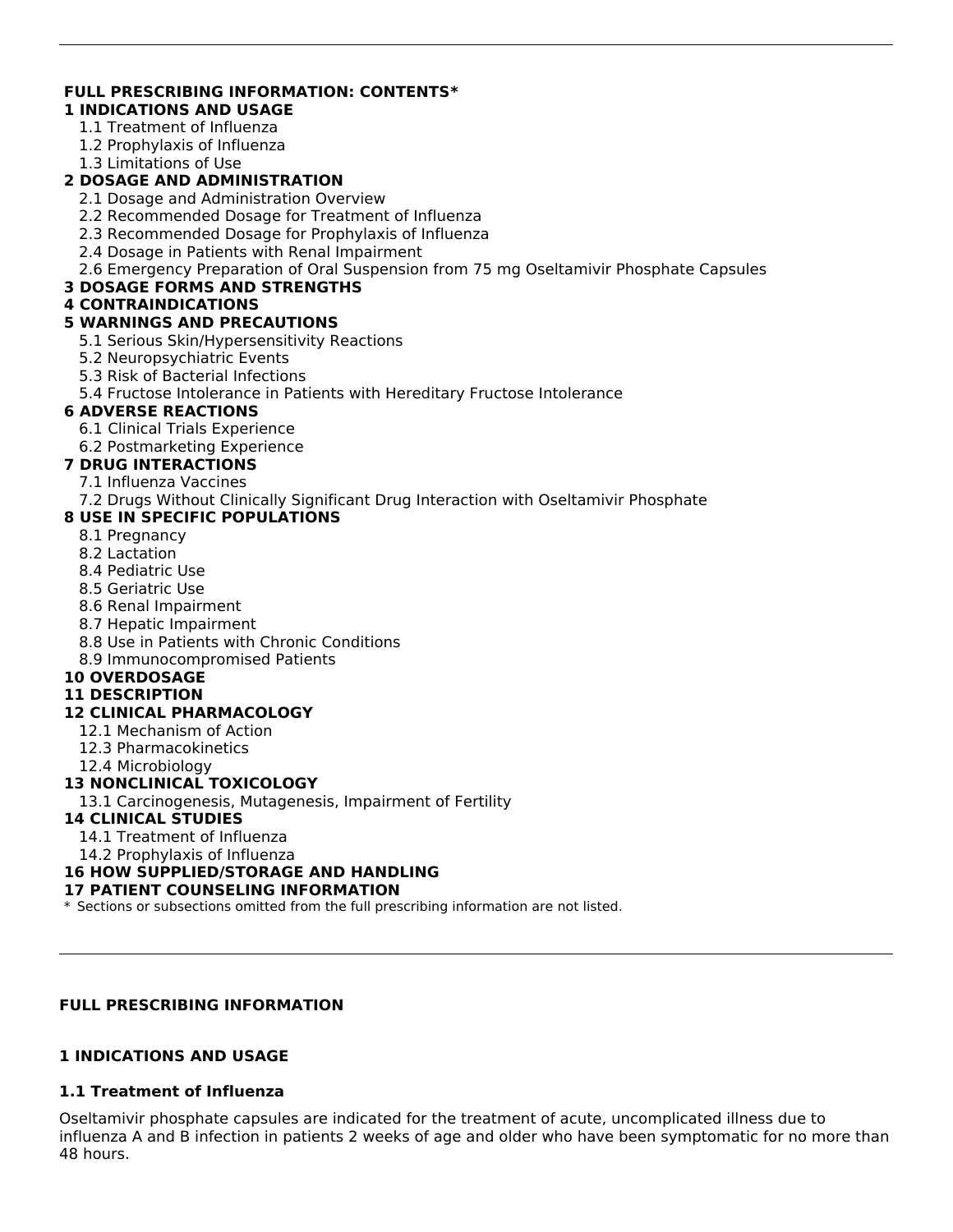## **1.2 Prophylaxis of Influenza**

Oseltamivir phosphate capsules are indicated for the prophylaxis of influenza A and B in patients 1 year and older.

## **1.3 Limitations of Use**

- Oseltamivir phosphate capsules are not a substitute for early influenza vaccination on an annual basis as recommended by the Centers for Disease Control and Prevention Advisory Committee on Immunization Practices.
- Influenza viruses change over time. Emergence of resistance substitutions could decrease drug effectiveness. Other factors (for example, changes in viral virulence) might also diminish clinical benefit of antiviral drugs. Prescribers should consider available information on influenza drug susceptibility patterns and treatment effects when deciding whether to use oseltamivir phosphate capsules *[see Microbiology* (12.4)].
- Oseltamivir phosphate capsules, are not recommended for patients with end-stage renal disease not undergoing dialysis [see Dosage and Administration (2.4)and Use in Specific Populations (8.6)].

## **2 DOSAGE AND ADMINISTRATION**

## **2.1 Dosage and Administration Overview**

Administer oseltamivir phosphate capsules for the treatment of influenza in patients 2 weeks of age or older [see Dosage and Administration (2.2)]or for prophylaxis of influenza in patients 1 year and older [see Dosage and Administration (2.3)] using:

Oseltamivir phosphate capsules

The capsules may be taken with or without food; however, tolerability may be enhanced if oseltamivir phosphate capsules is taken with food.

Adjust the oseltamivir phosphate capsules dosage in patients with moderate or severe renal impairment [see Dosage and Administration (2.4)].

For patients who cannot swallow capsules, oseltamivir phosphate for oral suspension is the preferred formulation. When oseltamivir phosphate for oral suspension is not available from wholesaler or the manufacturer, oseltamivir phosphate capsules may be opened and mixed with sweetened liquids such as regular or sugar-free chocolate syrup, corn syrup, caramel topping, or light brown sugar (dissolved in water). During emergency situations **and** when neither the oral suspension or the age-appropriate strengths of oseltamivir phosphate capsules to mix with sweetened liquids are available, then a pharmacist may prepare an emergency supply of oral suspension from oseltamivir phosphate 75 mg capsules [see Dosage and Administration (2.6)].

## **2.2 Recommended Dosage for Treatment of Influenza**

Initiate treatment with oseltamivir phosphate capsules within 48 hours of influenza symptom onset. Adults and Adolescents (13 years of age and older)

The recommended oral dosage of oseltamivir phosphate capsules for treatment of influenza in adults and adolescents 13 years and older is 75 mg twice daily (one 75 mg capsule or 12.5 mL of oral suspension twice daily) for 5 days.

Pediatric Patients (2 weeks of age through 12 years of age)

Table 1 displays the recommended oral dosage of oseltamivir phosphate capsules for treatment of influenza in pediatric patients 2 weeks of age through 12 years of age and provides information about prescribing the capsule or the formulation for oral suspension.

# **2.3 Recommended Dosage for Prophylaxis of Influenza**

Initiate post-exposure prophylaxis with oseltamivir phosphate capsules within 48 hours following close contact with an infected individual. Initiate seasonal prophylaxis with oseltamivir phosphate capsules during a community outbreak.

Adults and Adolescents (13 years of age and older)

The recommended dosage of oseltamivir phosphate capsules for prophylaxis of influenza in adults and adolescents 13 years and older is 75 mg orally once daily (one 75 mg capsule or 12.5 mL of oral suspension once daily) for at least 10 days following close contact with an infected individual and up to 6 weeks during a community outbreak. In immunocompromised patients, oseltamivir phosphate capsules may be continued for up to 12 weeks [see Use in Specific Populations (8.9)]. The duration of protection lasts for as long as oseltamivir phosphate capsules dosing is continued.

Pediatric Patients (1 year to 12 years of age)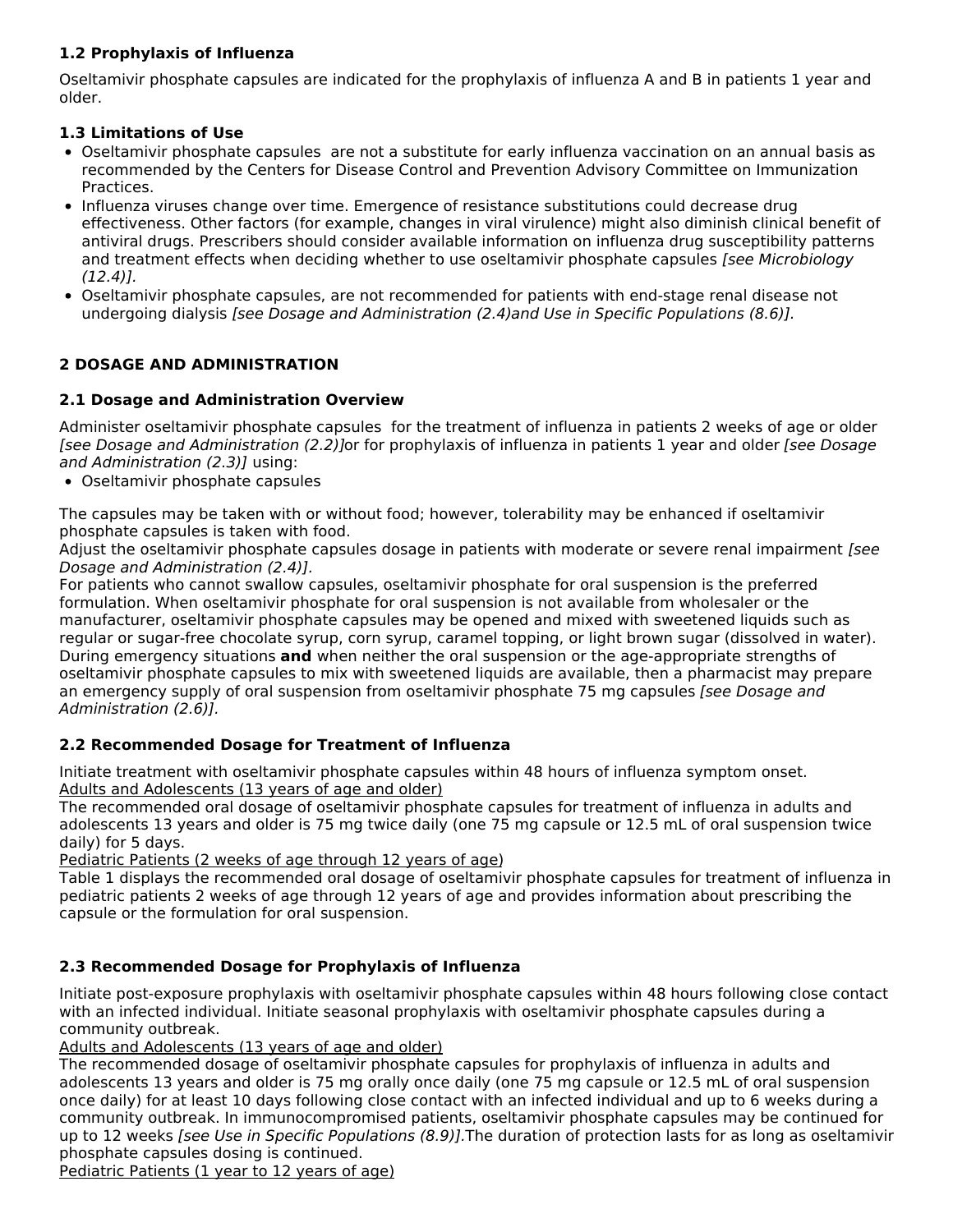Table 1 displays the recommended oral dosage of oseltamivir phosphate capsules for prophylaxis of influenza in pediatric patients 1 year to 12 years of age based on body weight and provides information about prescribing the capsule or the formulation for oral suspension. Prophylaxis in pediatric patients is recommended for 10 days following close contact with an infected individual and up to 6 weeks during a community outbreak [see Use in Specific Populations (8.4)and Clinical Studies (14.2)].

## **Table 1 Oseltamivir phosphate Dosage Recommendations in Pediatric Patients for Treatment and Prophylaxis of Influenza**

| Weight                                             | <b>Treatment</b><br>Dosage for 5<br>days | <b>Prophylaxis</b><br>Dosage for 10<br>$days*$ | <b>Volume of</b><br>Oral<br><b>Suspension</b><br>$(6 \text{ mg/mL})$ for<br>each Dose <sup>t</sup> | Number of<br><b>Bottles of</b><br>Oral<br><b>Suspension</b><br>to Dispense | Number of Capsules<br>to Dispense<br>(Stringth) <sup>‡</sup> |
|----------------------------------------------------|------------------------------------------|------------------------------------------------|----------------------------------------------------------------------------------------------------|----------------------------------------------------------------------------|--------------------------------------------------------------|
| Patients from 2 Weeks to less than 1 Year of Age   |                                          |                                                |                                                                                                    |                                                                            |                                                              |
| Any weight                                         | 3 mg/kg twice<br>daily                   | Not applicable                                 | $0.5$ mL/kg <sup>§</sup>                                                                           | 1 bottle                                                                   | Not applicable                                               |
| Patients 1 to 12 Years of Age Based on Body Weight |                                          |                                                |                                                                                                    |                                                                            |                                                              |
| 15 kg or less                                      | 30 mg twice<br>daily                     | 30 mg once<br>daily                            | 5 mL                                                                                               | 1 bottle                                                                   | 10 capsules (30 mg)                                          |
| 15.1 kg to 23 kg                                   | 45 mg twice<br>daily                     | 45 mg once<br>daily                            | 7.5 mL                                                                                             | 2 bottle                                                                   | 10 capsules (45 mg)                                          |
| 23.1 kg to 40 kg                                   | 60 mg twice<br>daily                     | $60$ mg once<br>daily                          | $10 \text{ mL}$                                                                                    | 2 bottle                                                                   | 20 capsules (30 mg)                                          |
| 40.1 kg to more                                    | 75 mg twice<br>daily                     | 75 mg once<br>daily                            | $12.5$ mL                                                                                          | 3 bottle                                                                   | 10 capsules (75 mg)                                          |

\* The recommended duration for post-exposure prophylaxis is 10 days and the recommended duration for community outbreak (seasonal/pre-exposure) prophylaxis is up to 6 weeks (or up to 12 weeks in immunocompromised patients). The amount supplied (e.g., number of bottles or capsules) for seasonal prophylaxis may be greater than for post-exposure prophylaxis.

 $\dagger$  Use an oral dosing dispensing device that measures the appropriate volume in mL with the oral suspension. Oseltamivir phosphate for oral suspension is the preferred formulation for patients who cannot swallow ‡ capsules.

 $\frac{6}{5}$  For patients less than 1 year of age, provide an appropriate dosing device that can accurately measure and administer small volumes.

## **2.4 Dosage in Patients with Renal Impairment**

Table 2 displays the dosage recommendations for the treatment and prophylaxis of influenza in adults with various stages of renal impairment (estimated creatinine clearance of less than or equal to 90 mL per minute). Dosage modifications are recommended in adults with an estimated creatinine clearance less than or equal to 60 mL per minute [see Use in Specific Population (8.6) and Clinical Pharmacology (12.3)].

### **Table 2 Recommended Dosage Modifications for Treatment and Prophylaxis of Influenza in Adults with Renal Impairment or End Stage Renal Disease (ESRD) on Dialysis**

| <b>Renal Impairment</b><br>(Creatinine<br><b>Clearance)</b>             | Recommended<br><b>Treatment Regimen*</b>                                                                              | Recommended<br><b>Prophylaxis Regimen*t</b>                                |  |
|-------------------------------------------------------------------------|-----------------------------------------------------------------------------------------------------------------------|----------------------------------------------------------------------------|--|
| Mild                                                                    | 75 mg twice daily for 5                                                                                               | 75 mg once daily                                                           |  |
| (>60-90 mL/minute)                                                      | davs                                                                                                                  |                                                                            |  |
| Moderate                                                                | 30 mg twice daily for 5                                                                                               | 30 mg once daily                                                           |  |
| $(>30-60$ mL/minute)                                                    | days                                                                                                                  |                                                                            |  |
| Severe<br>$(>10-30$ mL/minute)                                          | 30 mg once daily for 5 days                                                                                           | 30 mg every other day                                                      |  |
| <b>ESRD Patients on</b><br><b>Hemodialysis</b><br>$(\leq 10$ mL/minute) | 30 mg immediately and<br>then 30 mg after every<br>hemodialysis cycle<br>(treatment duration not to<br>exceed 5 days) | 30 mg immediately and<br>then 30 mg after alternate<br>hemodialysis cycles |  |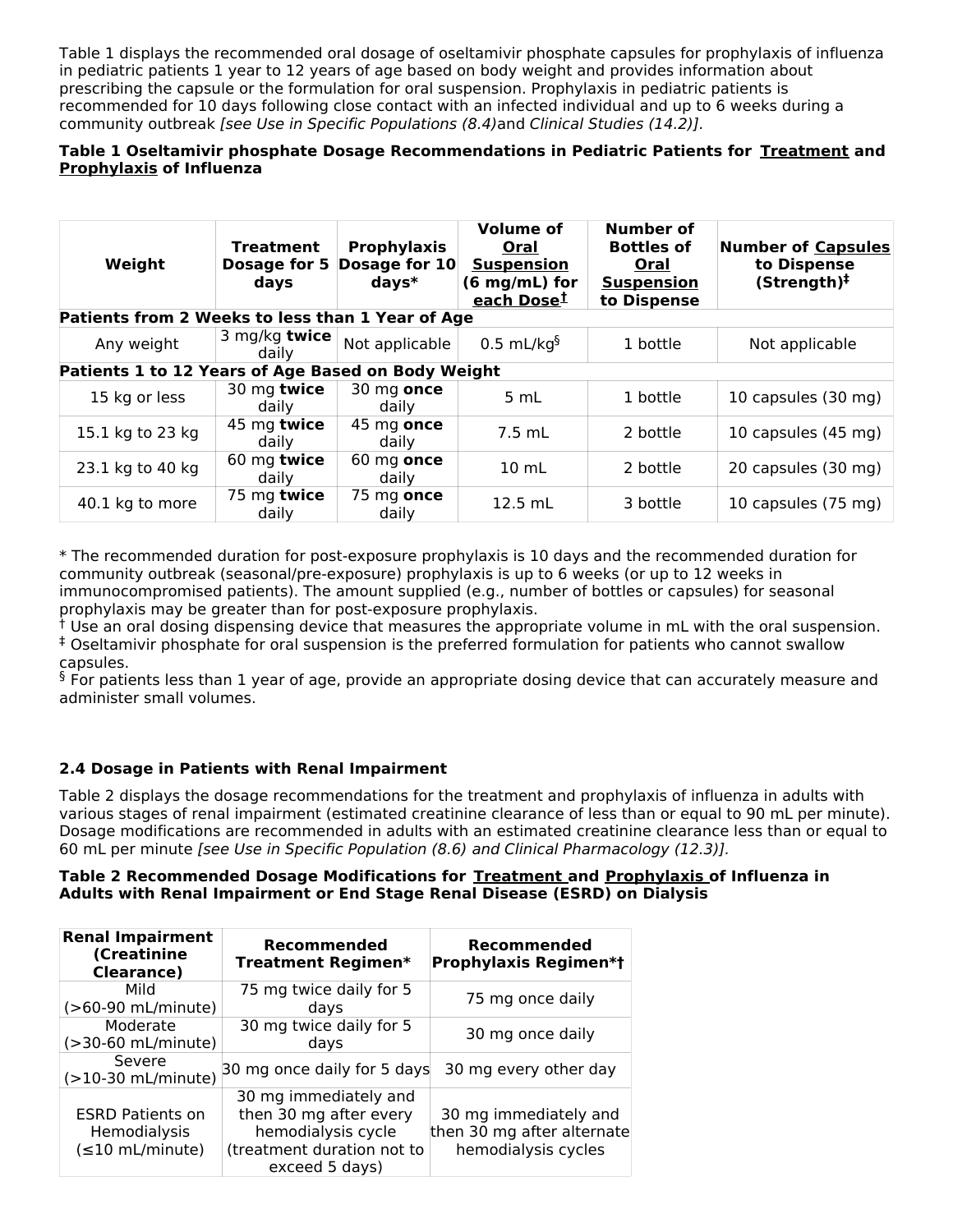| <b>ESRD Patients on</b><br>Continuous<br>Ambulatory<br>Peritoneal Dialysis‡<br>$(\leq 10$ mL/minute) | A single 30 mg dose<br>administered immediately        | 30 mg immediately and<br>then 30 mg once weekly        |
|------------------------------------------------------------------------------------------------------|--------------------------------------------------------|--------------------------------------------------------|
| <b>ESRD Patients not</b><br>on Dialysis                                                              | oseltamivir phosphate<br>capsule is not<br>recommended | oseltamivir phosphate<br>capsule is not<br>recommended |

\* Capsules can be used for 30 mg dosing.

† The recommended duration for post-

exposure prophylaxis is at least 10 days and the recommended duration for community outbreak (seasonal/pre-

exposure) prophylaxis is up to 6 weeks (or up to 12 weeks in immunocompromised patients).

‡ Data derived from studies in continuous ambulatory peritoneal dialysis (CAPD) patients.

## **2.6 Emergency Preparation of Oral Suspension from 75 mg Oseltamivir Phosphate Capsules**

The following directions are provided for use only during emergency situations and when FDA-approved, commercially manufactured oseltamivir phosphate for oral suspension is not available from wholesalers or the manufacturer.

The following emergency preparation instructions will provide one patient with enough oseltamivir phosphate capsules for a 5-day course of treatment of influenza or a 10-day course of prophylaxis of influenza:

Step #1: Determine the dosage of oseltamivir phosphate capsules for the patient [see Dosage and Administration (2.2, 2.3, and 2.4)] then determine the total volume of oral suspension needed to be prepared

(see Table 3).

### **Table 3 Emergency Preparation: Volume of Prepared Oral Suspension (6 mg per mL) Based Upon oseltamivir phosphate Dose**

| Oseltamivir phosphate Dose* | <b>Total Volume to Prepare per Patient</b> |
|-----------------------------|--------------------------------------------|
| 15 mg or less               | 37.5 mL                                    |
| $30 \, mg$                  | 75 mL                                      |
| 45 mg                       | 100 mL                                     |
| 60 mg                       | 125 mL                                     |
| 75 mg                       | 150 mL                                     |

\* If the oseltamivir phosphate dose is between the doses listed, use the greater listed dose to determine the total volume of prepared oral suspension.

Step #2: Preparation must be performed with only one of the following vehicles (other vehicles have not been studied): Cherry Syrup (Humco®), Ora-Sweet® SF (sugar-free) (Paddock Laboratories), or simple syrup. Determine the number of capsules and the amount of water and vehicle needed to prepare the total volume (see Table 3) of prepared oral suspension (6 mg per mL) for a complete treatment or prophylaxis course (see Table 4).

#### **Table 4 Emergency Preparation: Number of Oseltamivir Phosphate 75 mg Capsules and Amount of Water and Vehicle Needed to Prepare the Total Volume of a Prepared Oral Suspension (6 mg per mL)**

| <b>Total Volume of Prepared</b><br><b>Oral Suspension</b>                                                                               | 37.5mL              | 75 mL               | 100 mL              | 125 mL      | 150 mL          |
|-----------------------------------------------------------------------------------------------------------------------------------------|---------------------|---------------------|---------------------|-------------|-----------------|
| <b>Number of oseltamivir</b><br>phosphate 75 mg Capsules<br>(Total Strength)*                                                           | $3(225 \text{ mg})$ | $6(450 \text{ mg})$ | $8(600 \text{ mg})$ | 10 (750 mg) | 12 (900 mg)     |
| <b>Amount of Water</b>                                                                                                                  | $2.5$ mL            | 5 mL                | 7 mL                | 8 mL        | $10 \text{ mL}$ |
| <b>Volume of Vehicle</b><br>Cherry Syrup (Humo <sup>®</sup> ) OR<br>Ora-Sweet <sup>®</sup> SF (Paddock<br>Laboratories) OR simple syrup | 34.5 mL             | 69 mL               | 91 mL               | 115 mL      | 137 mL          |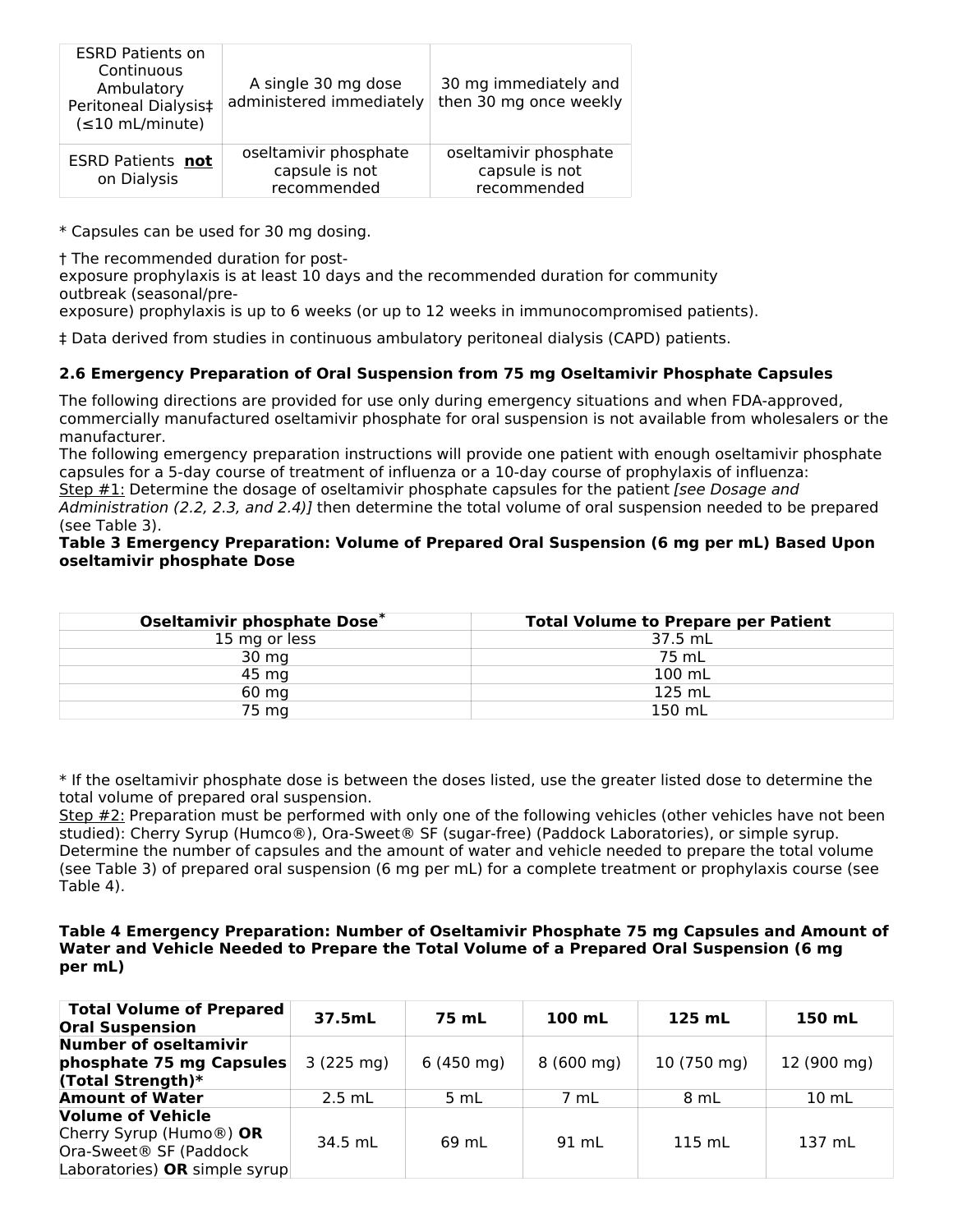2.6.1

Step #3: Follow the instructions below for preparing the 75 mg oseltamivir phosphate capsules to produce the oral suspension (6 mg per mL):

- 1. Place the specified amount of water into a polyethyleneterephthalate (PET) or glass bottle (see Table 4). Constitution in other bottle types is not recommended because there is no stability data with other bottle types.
- 2. Carefully separate the capsule body and cap and pour the contents of the required number of oseltamivir phosphate 75 mg capsules into the PET or glass bottle.
- 3. Gently swirl the suspension to ensure adequate wetting of the oseltamivir phosphate powder for at least 2 minutes.
- 4. Slowly add the specified amount of vehicle to the bottle.
- 5. Close the bottle using a child-resistant cap and shake well for 30 seconds to completely dissolve the active drug and to ensure homogeneous distribution of the dissolved drug in the resulting suspension. The active drug, oseltamivir phosphate, readily dissolves in the specified vehicles. The suspension is caused by inert ingredients of oseltamivir phosphate capsules which are insoluble in these vehicles.
- 6. Put an ancillary label on the bottle indicating "Shake Well Before Use."
- 7. Instruct the parent or caregiver that any unused suspension remaining in the bottle following completion of therapy must be discarded by either affixing an ancillary label to the bottle or adding a statement to the pharmacy label instructions.
- 8. Place a pharmacy label on the bottle that includes the patient's name, dosing instructions, drug name and any other required information to be in compliance with all State and Federal Pharmacy Regulations. Place an appropriate expiration date on the label according to storage conditions below.
- 9. Include the recommended dosage on the pharmacy label as per Tables 1 and 2 [see Dosage and Administration (2.2,2.3, and2.4)].
- 10. Store the prepared oral suspension in glass or PET bottles either:
	- In a refrigerator [2 to  $8^{\circ}$ C (36 $^{\circ}$  to 46 $^{\circ}$ F)]: Stable for 5 weeks when stored in a refrigerator.
	- At room temperature [25°C (77°F)]: Stable for 5 days when stored at room temperature.

# **3 DOSAGE FORMS AND STRENGTHS**

Oseltamivir phosphate capsules, USP:

- 30-mg (30 mg free base equivalent of the phosphate salt): Size "4" hard gelatin capsules with light yellow opaque colour body with black colour band, imprinted with "M" and light yellow opaque colour cap imprinted with "30 mg".
- 45-mg (45 mg free base equivalent of the phosphate salt): Size "4" hard gelatin capsules with grey opaque colour body with black colour band, imprinted with '' M " and grey opaque colour cap imprinted with "45mg".
- 75-mg (75 mg free base equivalent of the phosphate salt): Size "2" hard gelatin capsules with grey opaque colour body with black colour band, imprinted with "M" and light yellow opaque colour cap imprinted with "75 mg".

# **4 CONTRAINDICATIONS**

Oseltamivir phosphate is contraindicated in patients with known serious hypersensitivity to oseltamivir or any component of the product. Severe allergic reactions have included anaphylaxis and serious skin reactions including toxic epidermal necrolysis, Stevens-Johnson Syndrome, and erythema multiforme [see Warnings and Precautions (5.1)].

# **5 WARNINGS AND PRECAUTIONS**

# **5.1 Serious Skin/Hypersensitivity Reactions**

Cases of anaphylaxis and serious skin reactions including toxic epidermal necrolysis, Stevens-Johnson Syndrome, and erythema multiforme have been reported in postmarketing experience with oseltamivir phosphate. Stop oseltamivir phosphate and institute appropriate treatment if an allergic-like reaction occurs or is suspected. The use of oseltamivir phosphate is contraindicated in patients with known serious hypersensitivity to oseltamivir phosphate [see Contraindications (4) and Adverse Reactions (6.2)].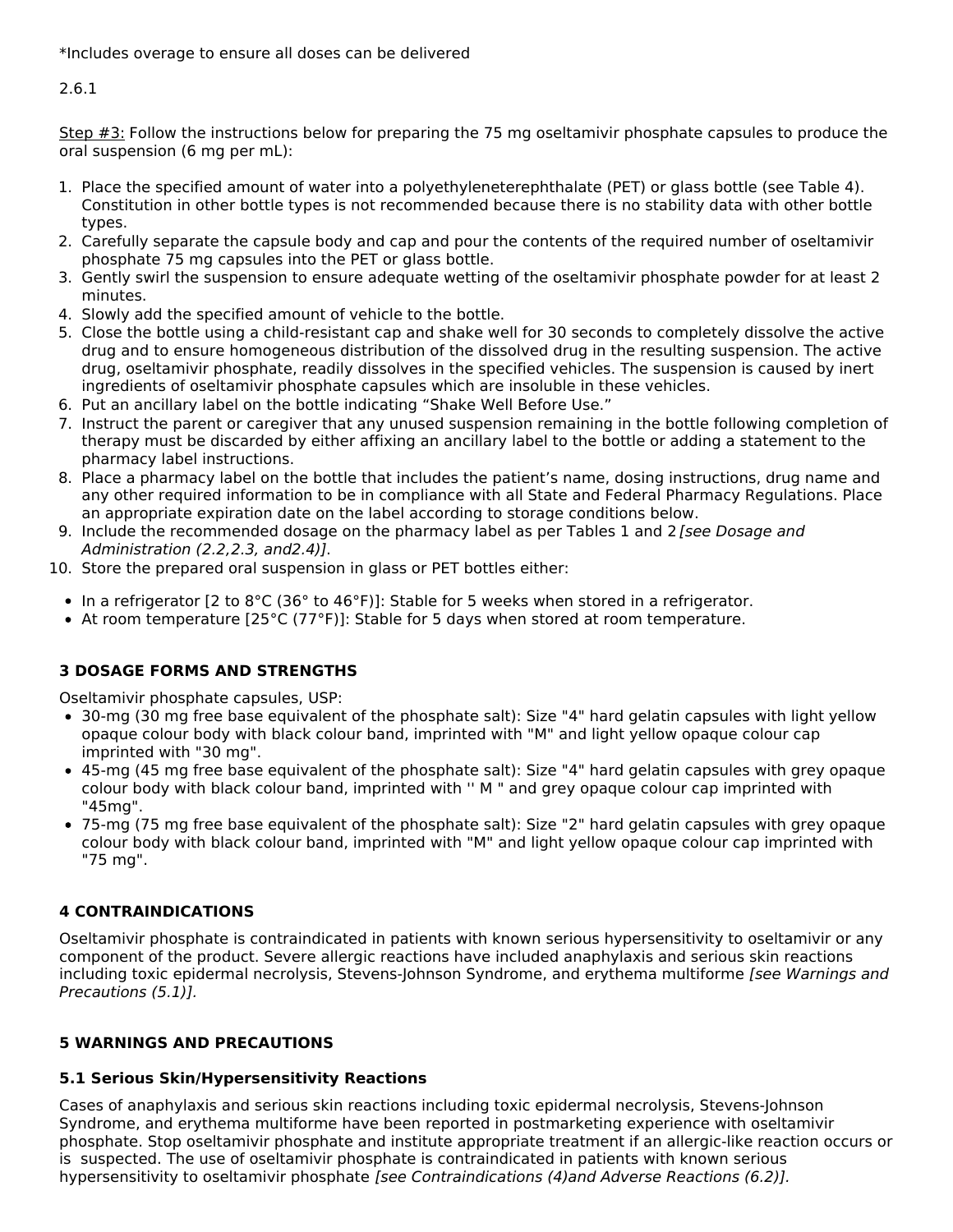## **5.2 Neuropsychiatric Events**

There have been postmarketing reports of delirium and abnormal behavior leading to injury, and in some cases resulting in fatal outcomes, in patients with influenza who were receiving oseltamivir phosphate [see] Adverse Reactions (6.2)].Because these events were reported voluntarily during clinical practice, estimates of frequency cannot be made but they appear to be uncommon based on oseltamivir phosphate usage data. These events were reported primarily among pediatric patients and often had an abrupt onset and rapid resolution. The contribution of oseltamivir phosphate to these events has not been established. Influenza can be associated with a variety of neurologic and behavioral symptoms that can include events such as hallucinations, delirium, and abnormal behavior, in some cases resulting in fatal outcomes. These events may occur in the setting of encephalitis or encephalopathy but can occur without obvious severe disease. Closely monitor oseltamivir phosphate -treated patients with influenza for signs of abnormal behavior. If neuropsychiatric symptoms occur, evaluate the risks and benefits of continuing oseltamivir phosphate for each patient.

## **5.3 Risk of Bacterial Infections**

There is no evidence for efficacy of oseltamivir phosphate in any illness caused by pathogens other than influenza viruses. Serious bacterial infections may begin with influenza-like symptoms or may coexist with or occur as complications during the course of influenza. Oseltamivir phosphate has not been shown to prevent such complications.

Prescribers should be alert to the potential for secondary bacterial infections and treat them as appropriate.

### **5.4 Fructose Intolerance in Patients with Hereditary Fructose Intolerance**

Fructose can be harmful to patients with hereditary fructose intolerance. One dose of 75 mg oseltamivir phosphate for oral suspension delivers 2 grams of sorbitol. This is above the daily maximum limit of sorbitol for patients with hereditary fructose intolerance, and may cause dyspepsia and diarrhea.

## **6 ADVERSE REACTIONS**

The following serious adverse reactions are discussed below and elsewhere in the labeling:

- Serious skin and hypersensitivity reactions [see Warnings and Precautions (5.1)]
- Neuropsychiatric events [see Warnings and Precautions (5.2)]

### **6.1 Clinical Trials Experience**

Because clinical trials are conducted under widely varying conditions, adverse reaction rates observed in the clinical trials of a drug cannot be directly compared to rates in the clinical trials of another drug and may not reflect the rates observed in practice.

Adverse Reactions from Treatment and Prophylaxis Trials in Adult and Adolescent Subjects (13 years of age and older)

The overall safety profile of oseltamivir phosphate is based on data from 2,646 adult and adolescent subjects that received the recommended dosage of 75 mg orally twice daily for 5 days for treatment of influenza and 1,943 adult and adolescent subjects that received the recommended dosage of 75 mg orally once daily for up to 6 weeks for prophylaxis of influenza in clinical trials.

The most common adverse reactions in the pooled treatment and pooled prophylaxis trials in adults and adolescents are displayed in Table 5. The majority of these adverse reactions were reported on a single occasion, occurred on either the first or second treatment day and resolved spontaneously within 1-2 days. This summary includes otherwise healthy adults/adolescents and subjects "at risk" (subjects at higher risk of developing complications associated with influenza, e.g., elderly patients and patients with chronic cardiac or respiratory disease). In general, the safety profile in the subjects "at risk" was qualitatively similar to that in otherwise healthy adults/adolescents.

### **Table 5 Adverse Reactions Occurring in ≥1% of Adults and Adolescents (13 years of age and older) in Treatment and Prophylaxis Trials \***

| <b>Treatment Trials</b> | <b>Prophylaxis Trails</b> |
|-------------------------|---------------------------|
|                         |                           |
|                         |                           |
|                         |                           |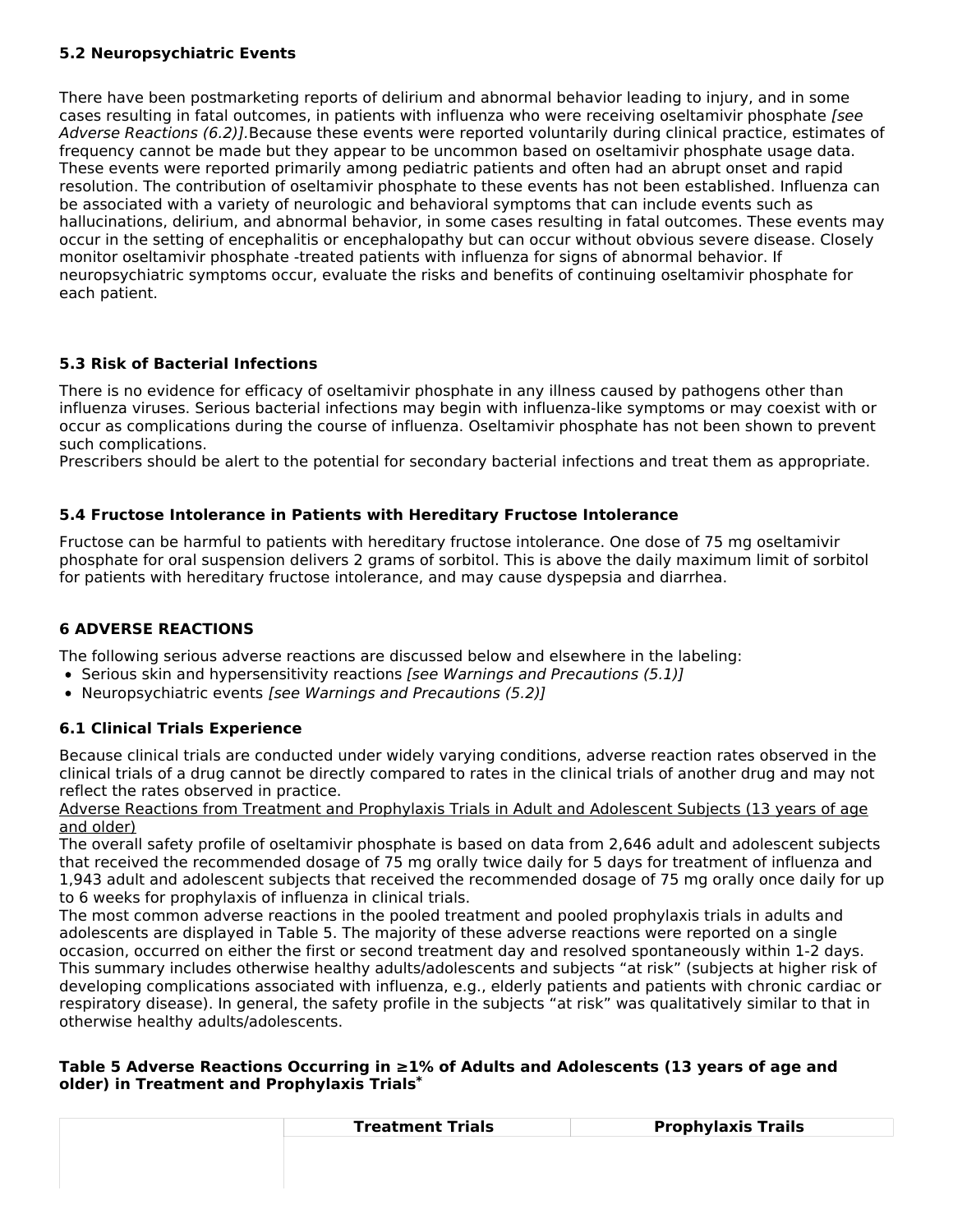| <b>System Organ Class</b><br><b>Adverse Reaction</b> | <b>Oseltamivir</b><br>phosphate<br>75 mg twice daily<br>$(n=2646)$ | <b>Placebo</b><br>$(n=1977)$ | <b>Oseltamivir</b><br>phosphate 75 mg<br>once daily<br>$(n=1943)$ | <b>Placebo</b><br>$(n=1586)$ |
|------------------------------------------------------|--------------------------------------------------------------------|------------------------------|-------------------------------------------------------------------|------------------------------|
| Gastrointestinal Disorders                           |                                                                    |                              |                                                                   |                              |
| Nausea                                               | $10\%$                                                             | 6%                           | $8\%$                                                             | $4\%$                        |
| Vomiting                                             | $8\%$                                                              | 3 %                          | 2%                                                                | $1\%$                        |
| <b>Nervous System Disorders</b>                      |                                                                    |                              |                                                                   |                              |
| Headache                                             | 2%                                                                 | $1\%$                        | 17 %                                                              | 16 %                         |
| <b>General Disorders</b>                             |                                                                    |                              |                                                                   |                              |
| Pain                                                 | $1\%$                                                              | $1\%$                        | $4\%$                                                             | 3%                           |

\* Adverse reactions that occurred in ≥1% of oseltamivir phosphate-

treated adults and adolescents and ≥1% greater in oseltamivir phosphate -treated subjects compared to placebo-treated subjects in either the treatment or prophylaxis trials.

Adverse Reactions from Treatment and Prophylaxis Trials in Pediatric Subjects (1 year to 12 years of age) A total of 1,481 pediatric subjects (including otherwise healthy pediatric subjects aged 1 year to 12 years and asthmatic pediatric subjects aged 6 to 12 years) participated in clinical trials of oseltamivir phosphate for the treatment of influenza. A total of 859 pediatric subjects received treatment with oseltamivir phosphate for oral suspension either at a 2 mg per kg twice daily for 5 days or weight-band dosing. Vomiting was the only adverse reaction reported at a frequency of >1% in subjects receiving oseltamivir phosphate (16%) compared to placebo (8%).

Amongst the 148 pediatric subjects aged 1 year to 12 years who received oseltamivir phosphate at doses of 30 to 60 mg once daily for 10 days in a post-exposure prophylaxis study in household contacts ( $n = 99$ ), and in a separate 6-week seasonal influenza prophylaxis safety study ( $n = 49$ ), vomiting was the most frequent adverse reaction (8% on oseltamivir phosphate versus 2% in the no prophylaxis group).

Adverse Reactions from Treatment Trials in Pediatric Subjects (2 weeks to less than 1 year of age) Assessment of adverse reactions in pediatric subjects 2 weeks to less than 1 year of age was based on two open-label studies that included safety data on 135 influenza-infected subjects 2 weeks to less than 1 year of age (including premature infants at least 36 weeks post conceptional age) exposed to oseltamivir phosphate at doses ranging from 2 to 3.5 mg per kg of the formulation for oral suspension twice daily orally for 5 days. The safety profile of oseltamivir phosphate was similar across the age range studied, with vomiting (9%), diarrhea (7%) and diaper rash (7%) being the most frequently reported adverse reactions, and was generally comparable to that observed in older pediatric and adult subjects.

Adverse Reactions from the Prophylaxis Trial in Immunocompromised Subjects

In a 12-week seasonal prophylaxis study in 475 immunocompromised subjects, including 18 pediatric subjects 1 year to 12 years of age, the safety profile in the 238 subjects receiving oseltamivir phosphate 75 mg once daily was consistent with that previously observed in other oseltamivir phosphate prophylaxis clinical trials [see Clinical Studies (14.2)].

# **6.2 Postmarketing Experience**

The following adverse reactions have been identified during post-approval use of oseltamivir phosphate. Because these reactions are reported voluntarily from a population of uncertain size, it is not possible to reliably estimate their frequency or establish a causal relationship to oseltamivir phosphate exposure. General disorders and administration site conditions: Swelling of the face or tongue, allergy, anaphylactic/anaphylactoid reactions, hypothermia

Skin and subcutaneous tissue disorders: Rash, dermatitis, urticaria, eczema, toxic epidermal necrolysis, Stevens-Johnson Syndrome, erythema multiforme [see Warnings and Precautions (5.1)]

Gastrointestinal Disorders: Gastrointestinal bleeding, hemorrhagic colitis

Cardiac Disorders: Arrhythmia

Hepatobiliary Disorders: Hepatitis, abnormal liver function tests

Nervous System Disorders: Seizure

Metabolism and Nutrition Disorders: Aggravation of diabetes

Psychiatric Disorders: Abnormal behavior, delirium, including symptoms such as hallucinations, agitation, anxiety, altered level of consciousness, confusion, nightmares, delusions[see Warnings and Precautions (5.2)]

## **7 DRUG INTERACTIONS**

## **7.1 Influenza Vaccines**

### Live Attenuated Influenza Vaccine

The concurrent use of oseltamivir phosphate with live attenuated influenza vaccine (LAIV) intranasal has not been evaluated. However, because of the potential for oseltamivir phosphate to inhibit replication of live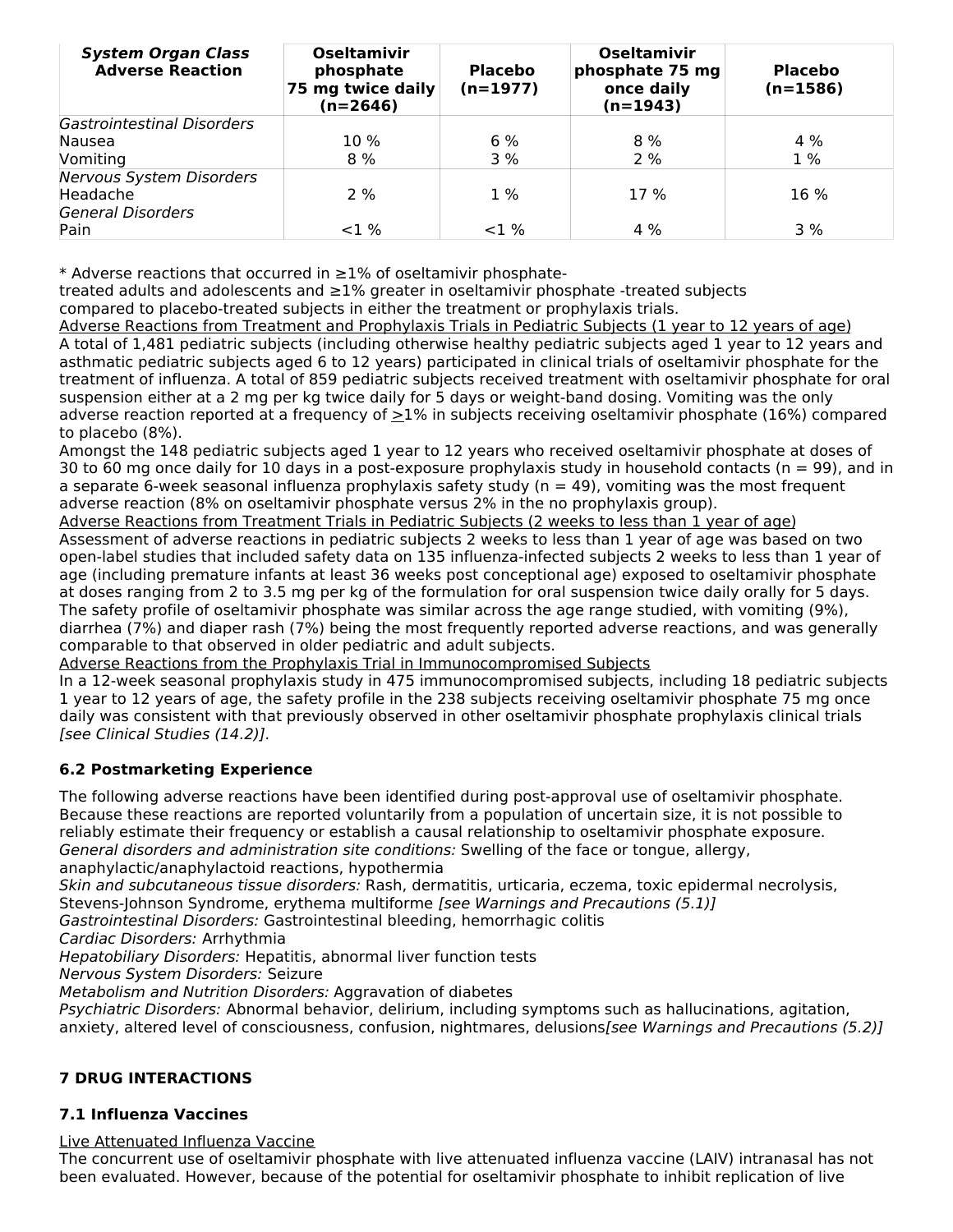vaccine virus and possibly reduce the efficacy of LAIV, avoid administration of LAIV within 2 weeks before or 48 hours after oseltamivir phosphate administration, unless medically indicated. Inactivated Influenza Vaccine

Inactivated influenza vaccine can be administered at any time relative to use of oseltamivir phosphate.

## **7.2 Drugs Without Clinically Significant Drug Interaction with Oseltamivir Phosphate**

No dose adjustments are needed for either oseltamivir or the concomitant drug when coadministering oseltamivir with amoxicillin, acetaminophen, aspirin, cimetidine, antacids (magnesium and aluminum hydroxides and calcium carbonates), rimantadine, amantadine, or warfarin [see Clinical Pharmacology (12.3)].

## **8 USE IN SPECIFIC POPULATIONS**

### **8.1 Pregnancy**

### Risk Summary

There are no adequate and well-controlled studies with oseltamivir phosphate in pregnant women to inform a drug-associated risk of adverse developmental outcomes. Available published epidemiological data suggest that oseltamivir phosphate, taken in any trimester, is not associated with an increased risk of birth defects. However, these studies individually are limited by small sample sizes, use of different comparison groups, and some lacked information on dose, which preclude a definitive assessment of the risk [see Data and Clinical Pharmacology (12.3)]. In animal reproduction studies with oseltamivir, no adverse developmental effects were observed at clinically relevant exposures (see Data).

The background risk of major birth defects and miscarriage for the indicated populations is unknown. All pregnancies have a background risk of birth defect, loss, or other adverse outcomes. In the U.S. general population, the estimated background risk of major birth defects and miscarriage is 2-4% and 15-20%, respectively.

### Clinical Considerations

Disease-Associated Maternal and/or Embryo/Fetal Risk

Pregnant women are at higher risk of severe complications from influenza, which may lead to adverse pregnancy and/or fetal outcomes including maternal death, still births, birth defects, preterm delivery, low birth weight and small for gestational age.

#### Data

#### Human Data

Published prospective and retrospective observational studies of more than 5,000 women exposed to oseltamivir phosphate during pregnancy, including more than 1,000 women exposed in the first trimester, suggest that the observed rate of congenital malformations was not increased above the rate in the general comparison population, regardless of when therapy was administered during the gestational period. However, individually, none of these studies had adequate sample sizes and some lacked information on dose, which preclude a definitive assessment of the risk.

### Animal Data

Oseltamivir was administered orally during organogenesis to pregnant rats (at 50, 250, or 1500 mg/kg/day on gestation days 6 to 17) and rabbits (at 50, 150, or 500 mg/kg/day on gestation days 6 to 18). In rats, embryo‐ fetal effects consisting of an increased incidence of minor skeletal malformations were observed at a maternally toxic dose (1500 mg/kg/day), resulting in systemic drug exposures (based on AUC for oseltamivir carboxylate) 190 times human exposures at the maximum recommended human dose (MRHD) of oseltamivir phosphate (75 mg twice a day). In the rabbit study, embryo-fetal effects consisting of an increased incidence of minor skeletal abnormalities and variants were observed at maternally toxic doses (≥150 mg/kg/day) resulting in systemic exposures (based on AUC for oseltamivir carboxylate) ≥8 times human exposures at the MRHD of oseltamivir phosphate.

In prenatal and postnatal development studies in rats, oseltamivir was administered orally (at 50, 250, 500, or 1500 mg/kg/day) from organogenesis through late gestation, delivery, and lactation (gestation day 6 to postpartum/lactation day 20). Prolonged parturition duration and reduced offspring viability were observed at a maternally toxic dose (1500 mg/kg/day). No adverse maternal or offspring effects were observed at doses ≤500 mg/kg/day, resulting in systemic drug exposures (based on AUC for oseltamivir carboxylate) 44 times human exposures at the MRHD of oseltamivir phosphate.

### **8.2 Lactation**

#### Risk Summary

Based on limited published data, oseltamivir and oseltamivir carboxylate have been shown to be present in human milk at low levels considered unlikely to lead to toxicity in the breastfed infant. Postmarketing experience has not reported any information to suggest serious adverse effects of oseltamivir exposure via breast milk in infants. It is not known if oseltamivir affects human milk production. The developmental and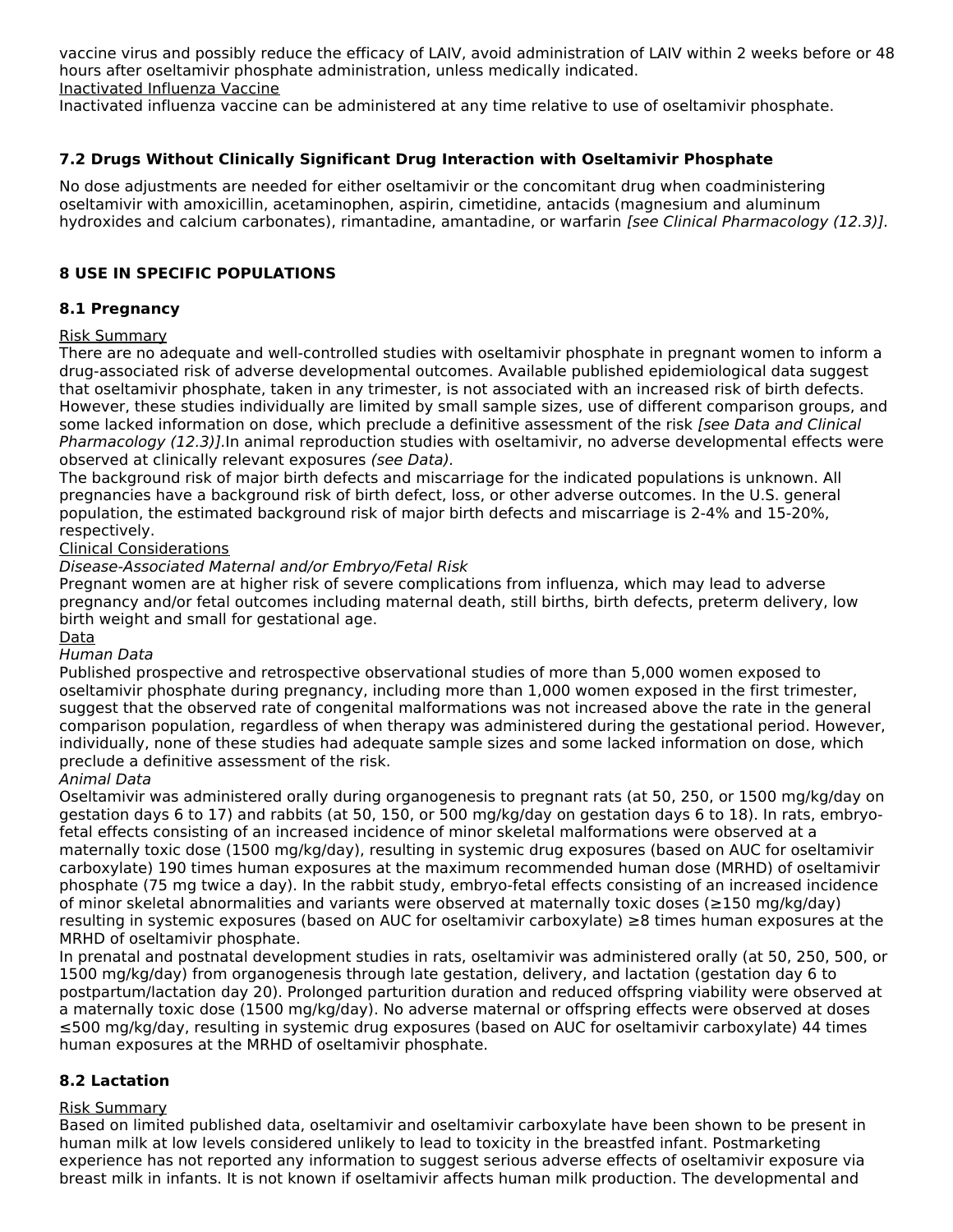health benefits of breastfeeding should be considered along with the mother's clinical need for oseltamivir phosphate and any potential adverse effects on the breastfed child from the drug or from the underlying maternal condition.

## **8.4 Pediatric Use**

### Treatment of Influenza

The safety and efficacy of oseltamivir phosphate for the treatment of influenza in pediatric patients 2 weeks old to 17 years of age has been established[see Dosage and Administration (2.2),Clinical Pharmacology (12.3), and Clinical Studies (14.1)]and is based on:

- 13 to 17 years of age: Safety and efficacy in adolescent patients 13 to 17 years of age was supported by adequate and well-controlled trials in adults and adolescents and younger pediatric patients and safety data in adolescents treated with oseltamivir phosphate in a study of treatment and prophylaxis.
- 1 year to 12 years of age: Safety and efficacy in pediatric patients 1 year to 12 years of age was supported by results of one double-blind, placebo-controlled trial in 452 pediatric patients with influenza in whom oseltamivir phosphate 2 mg per kg twice daily or placebo was administered within 48 hours of symptom onset[see Clinical Studies (14.1)].Additional safety information was provided in a double-blind, placebocontrolled trial in pediatric patients 6 to 12 years of age with known asthma. Efficacy could not be established in pediatric patients with asthma.
- 2 weeks to less than 1 year of age: Safety and efficacy in pediatric patients 2 weeks to less than 1 year of age is supported by adequate and well-controlled trials in adults and older pediatric patients and two openlabel trials of oseltamivir phosphate (2 to 3.5 mg per kg twice daily for 5 days) in 136 pediatric subjects 2 weeks to less than 1 year of age. In these two trials, the oseltamivir plasma concentrations in these subjects were similar to or higher than the oseltamivir plasma concentrations observed in older pediatric subjects and adults [see Clinical Pharmacology (12.3) and Clinical Studies (14.1)].

The safety and efficacy of oseltamivir phosphate for treatment of influenza in pediatric patients less than 2 weeks of age have not been established.

### Prophylaxis of Influenza

The safety and efficacy of oseltamivir phosphate for the prophylaxis of influenza in pediatric patients 1 year to 17 years old has been established [see Dosage and Administration (2.3), Clinical Pharmacology (12.3),and Clinical Studies (14.2)] and is based on:

- 13 to 17 years of age: Prophylaxis in adolescent patients 13 to 17 years of age is supported by one randomized, placebo-controlled post-exposure household prophylaxis trial of oseltamivir phosphate 75 mg taken orally once daily for 7 days in household contacts including 207 adolescents [see Clinical Studies  $(14.2)$ ].
- 1 year to 12 years of age: Oseltamivir phosphate for prophylaxis in pediatric patients 1 year to 12 years of age is supported by one randomized, open-label, post-exposure household prophylaxis trial including pediatric subjects 1 year to 12 years of age who received 30 to 60 mg of oseltamivir phosphate for oral suspension (supplied as powder) taken orally once daily for 10 days [see Clinical Studies (14.2)]. Additional safety information was provided in a 6-week seasonal prophylaxis (community outbreak) safety study in 49 patients 1 year to 12 years of age.

The safety and efficacy of oseltamivir phosphate for prophylaxis of influenza have not been established for pediatric patients less than 1 year of age.

## **8.5 Geriatric Use**

## Treatment of Influenza

Of the 4,765 adults in clinical trials of oseltamivir phosphate for the treatment of influenza, 948 (20%) were 65 years and older, while 329 (7%) were 75 years and older. In three double-blind, placebo-controlled trials in the treatment of influenza in patients at least 65 years old, that enrolled 741 subjects (374 received placebo and 362 received oseltamivir phosphate), no overall differences in safety or effectiveness were observed between these subjects and younger subjects, and other reported clinical experience has not identified differences in responses between the elderly and younger subjects [see Clinical Studies (14.1)]. Prophylaxis of Influenza

Of the 4,603 adults in clinical trials of oseltamivir phosphate for the prophylaxis of influenza, 1,046 (23%) were 65 years and older, while 719 (16%) were 75 years and older. In a randomized, placebo-controlled trial in elderly residents of nursing homes who took oseltamivir phosphate for up to 42 days for the prophylaxis of influenza (oseltamivir phosphate n=276, placebo n=272), no overall differences in safety or effectiveness were observed between these subjects and younger subjects, and other reported clinical experience has not identified differences in responses between the elderly and younger subjects [see Clinical Studies (14.2)].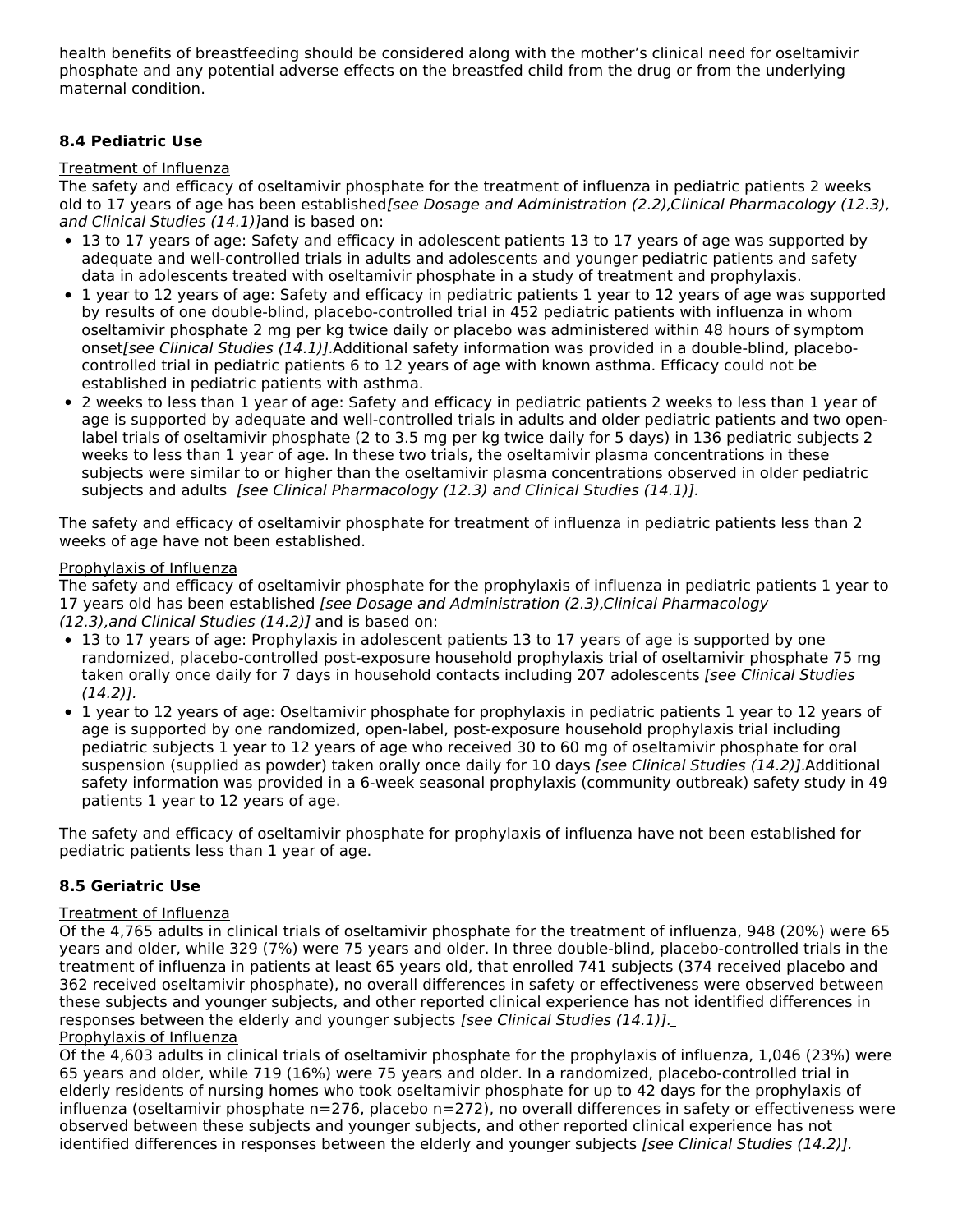## **8.6 Renal Impairment**

Patients with renal impairment had higher blood levels of oseltamivir carboxylate compared to patients with normal renal function which may increase the risk of oseltamivir phosphate-associated adverse reactions. Therefore, dosage adjustment is recommended for patients with a serum creatinine clearance between 10 and 60 mL/minute and for patients with end-stage renal disease (ESRD) undergoing routine hemodialysis or continuous peritoneal dialysis treatment [see Dosage and Administration (2.4)]. Oseltamivir phosphate is not recommended for patients with ESRD not undergoing dialysis[see Indications and Usage (1.3) and Clinical Pharmacology (12.3)].

## **8.7 Hepatic Impairment**

No dosage adjustment is required in patients with mild to moderate hepatic impairment. The safety and pharmacokinetics in patients with severe hepatic impairment have not been evaluated [see Clinical Pharmacology (12.3)].

## **8.8 Use in Patients with Chronic Conditions**

Efficacy of oseltamivir phosphate in the treatment of influenza in patients with chronic cardiac disease and/or respiratory disease was evaluated in one randomized, placebo-controlled clinical trial. Efficacy in this population, as measured by time to alleviation of all symptoms, was not established but no new safety signals were identified [see Clinical Studies (14.1)].

No clinical trial data are available regarding treatment of influenza in patients with any medical condition sufficiently severe or unstable to be considered at imminent risk of requiring hospitalization.

## **8.9 Immunocompromised Patients**

Efficacy of oseltamivir phosphate for the treatment or prophylaxis of influenza has not been established in immunocompromised patients *[see Clinical Studies (14.2)]*. Safety of oseltamivir phosphate has been demonstrated for up to 12 weeks for prophylaxis of influenza in immunocompromised patients [see Adverse Reactions (6.1)].

## **10 OVERDOSAGE**

Reports of overdoses with oseltamivir phosphate have been received from clinical trials and during postmarketing experience. In the majority of cases reporting overdose, no adverse reactions were reported. Adverse reactions reported following overdose were similar in nature to those observed with therapeutic doses of oseltamivir phosphate [see Adverse Reactions (6)].

# **11 DESCRIPTION**

Oseltamivir phosphate, USP an influenza neuraminidase inhibitor (NAI), is available as:

Capsules containing 30 mg, 45 mg, or 75 mg of oseltamivir for oral use, in the form of oseltamivir phosphate

In addition to the active ingredient, each capsule contains croscarmellose sodium, povidone K30, pregelatinized starch, sodium stearyl fumarate and talc. The 30 mg capsule shell contains gelatin, iron oxide red, iron oxide yellow, and titanium dioxide. The 45 mg capsule shell contains gelatin, iron oxide black, and titanium dioxide. The 75 mg capsule shell contains gelatin, iron oxide black, iron oxide red, iron oxide yellow, and titanium dioxide, each capsule is printed with black ink, which includes shellac, iron oxide black, propylene glycol and potassium hydroxide.

Oseltamivir phosphate, USP is a white to off white powder with the chemical name (3R,4R,5S)-4-acetylamino-5-amino-3(1-ethylpropoxy)-1-cyclohexene-1-carboxylic acid, ethyl ester, phosphate (1:1). The chemical formula is  $\mathsf{C}_{16}\mathsf{H}_{31}\mathsf{N}_2\mathsf{O}_8$ P (free base). The molecular weight is 312.4 for oseltamivir free base and 410.40 for oseltamivir phosphate salt. The structural formula is as follows:

## **12 CLINICAL PHARMACOLOGY**

## **12.1 Mechanism of Action**

Oseltamivir is an antiviral drug with activity against influenza virus [see Microbiology (12.4)].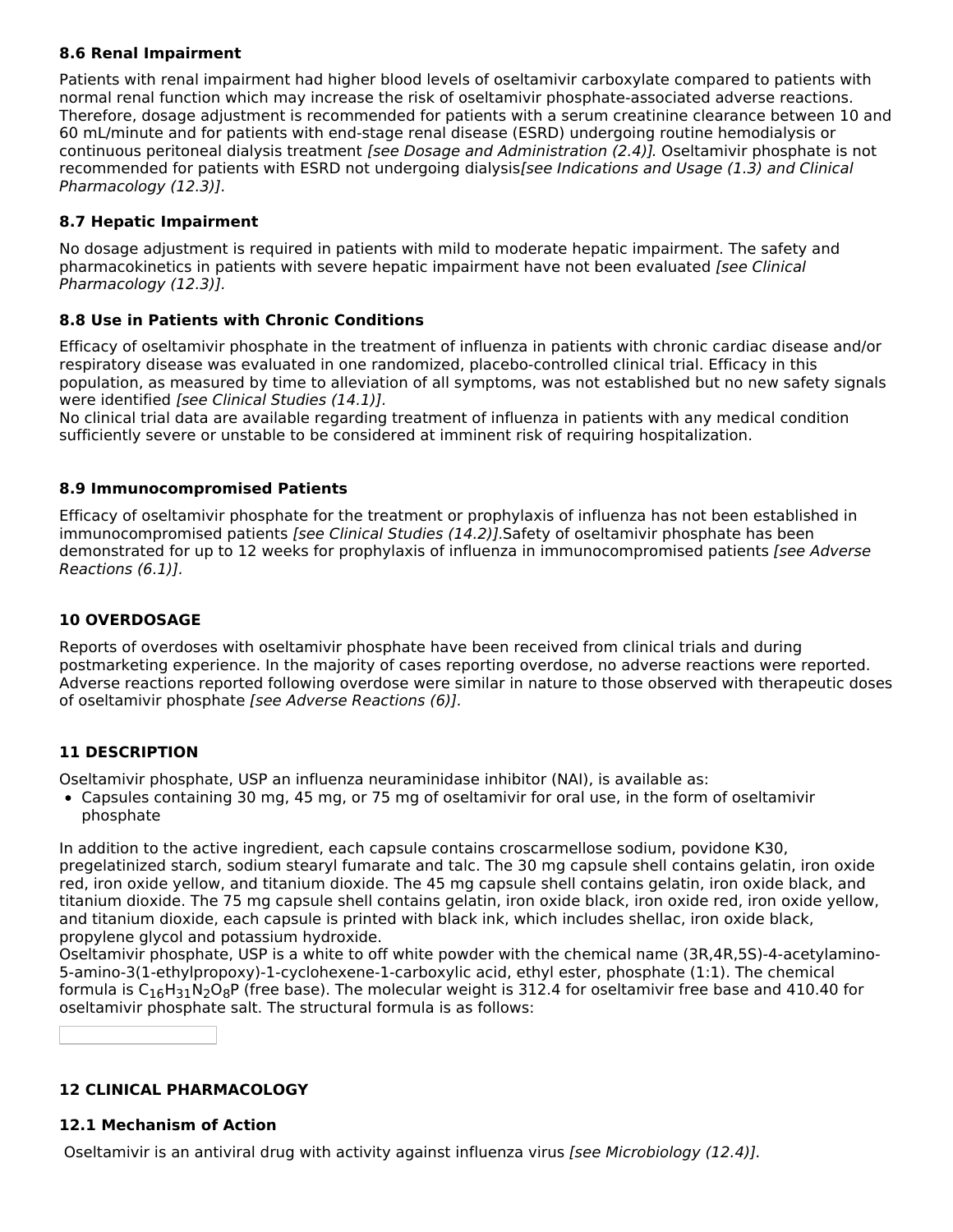## **12.3 Pharmacokinetics**

### Absorption and Bioavailability

Oseltamivir is absorbed from the gastrointestinal tract after oral administration of oseltamivir phosphate and is extensively converted predominantly by hepatic esterases to oseltamivir carboxylate. At least 75% of an oral dose reaches the systemic circulation as oseltamivir carboxylate and less than 5% of the oral dose reaches the systemic circulation as oseltamivir (see Table 6).

# **Table 6 Mean (% CV) Pharmacokinetic Parameters of Oseltamivir and Oseltamivir Carboxylate Following Multiple Dosing of 75 mg Capsules Twice Daily (n=20)**

| <b>Parameter</b>            | <b>Oseltamivir</b> | <b>Oseltamivir Carboxylate</b> |
|-----------------------------|--------------------|--------------------------------|
| C <sub>max</sub> (ng/mL)    | 65 (26)            | 348 (18)                       |
| $AUC_{0-12h}(ng\cdot h/mL)$ | 12(25)             | 2719 (20)                      |

Plasma concentrations of oseltamivir carboxylate are proportional to doses up to 500 mg given twice daily (about 6.7 times the maximum recommended oseltamivir phosphate dosage) [see Dosage and Administration  $(2)$ ].

Coadministration with food had no significant effect on the peak plasma concentration (551 ng/mL under fasted conditions and 441 ng/mL under fed conditions) and the area under the plasma concentration time curve (6218 ng·h/mL under fasted conditions and 6069 ng·h/mL under fed conditions) of oseltamivir carboxylate.

### Distribution

The volume of distribution (V<sub>ss</sub>) of oseltamivir carboxylate, following intravenous administration in 24 subjects (Oseltamivir phosphate is not available as an IV formulation), ranged between 23 and 26 liters. The binding of oseltamivir carboxylate to human plasma protein is low (3%). The binding of oseltamivir to

human plasma protein is 42%, which is insufficient to cause significant displacement-based drug interactions. Elimination

Absorbed oseltamivir is primarily (>90%) eliminated by conversion to the active metabolite, oseltamivir carboxylate. Plasma concentrations of oseltamivir declined with a half-life of 1 to 3 hours in most subjects after oral administration. Oseltamivir carboxylate is not further metabolized and is eliminated unchanged in urine. Plasma concentrations of oseltamivir carboxylate declined with a half-life of 6 to 10 hours in most subjects after oral administration.

### Metabolism

Oseltamivir is extensively converted to the active metabolite, oseltamivir carboxylate, by esterases located predominantly in the liver. Oseltamivir carboxylate is not further metabolized. Neither oseltamivir nor oseltamivir carboxylate is a substrate for, or inhibitor of, cytochrome P450 isoforms.

#### Excretion

Oseltamivir carboxylate is eliminated entirely (>99%) by renal excretion. Renal clearance (18.8 L/h) exceeds glomerular filtration rate (7.5 L/h), indicating that tubular secretion (via organic anion transporter) occurs in addition to glomerular filtration. Less than 20% of an oral radiolabeled dose is eliminated in feces. Specific Populations

### Renal Impairment

Administration of 100 mg of oseltamivir phosphate twice daily (about 1.3 times the maximum recommended dosage) for 5 days to subjects with various degrees of renal impairment showed that exposure to oseltamivir carboxylate is inversely proportional to declining renal function.

Population-derived pharmacokinetic parameters were determined for patients with varying degrees of renal function including ESRD patients on hemodialysis. Median simulated exposures of oseltamivir carboxylate for recommended treatment and prophylaxis regimens are provided in Table 7. The pharmacokinetics of oseltamivir have not been studied in ESRD patients not undergoing dialysis [see Indications and Usage (1.3), and Use in Specific Populations (8.6)].

### **Table 7 Simulated Median Treatment Exposure Metrics of Oseltamivir Carboxylate in Patients with Normal Renal Function, with Renal Impairment and ESRD Patients on Hemodialysis**

| Renal<br><b>Function/Impairment</b>   | <b>Normal</b><br><b>Creatinine</b><br><b>Clearance 90-</b><br>140 mL/min<br>$(n=57)$ | Mild<br><b>Creatinine</b><br><b>Clearance</b><br>60-90<br>mL/min<br>$(n=45)$ | <b>Moderate</b><br><b>Creatinine</b><br>60 mL/min<br>$(n=13)$ | <b>Severe</b><br><b>Creatinine</b><br>Clearance 30- Clearance 10-30<br>mL/min<br>$(n=11)$ | <b>ESRD</b><br><b>Creatinine</b><br><b>Clearance &lt;10</b><br>mL/min on<br><b>Hemodialysis</b><br>$(n=24)$ |  |
|---------------------------------------|--------------------------------------------------------------------------------------|------------------------------------------------------------------------------|---------------------------------------------------------------|-------------------------------------------------------------------------------------------|-------------------------------------------------------------------------------------------------------------|--|
| <b>Recommended Treatment Regimens</b> |                                                                                      |                                                                              |                                                               |                                                                                           |                                                                                                             |  |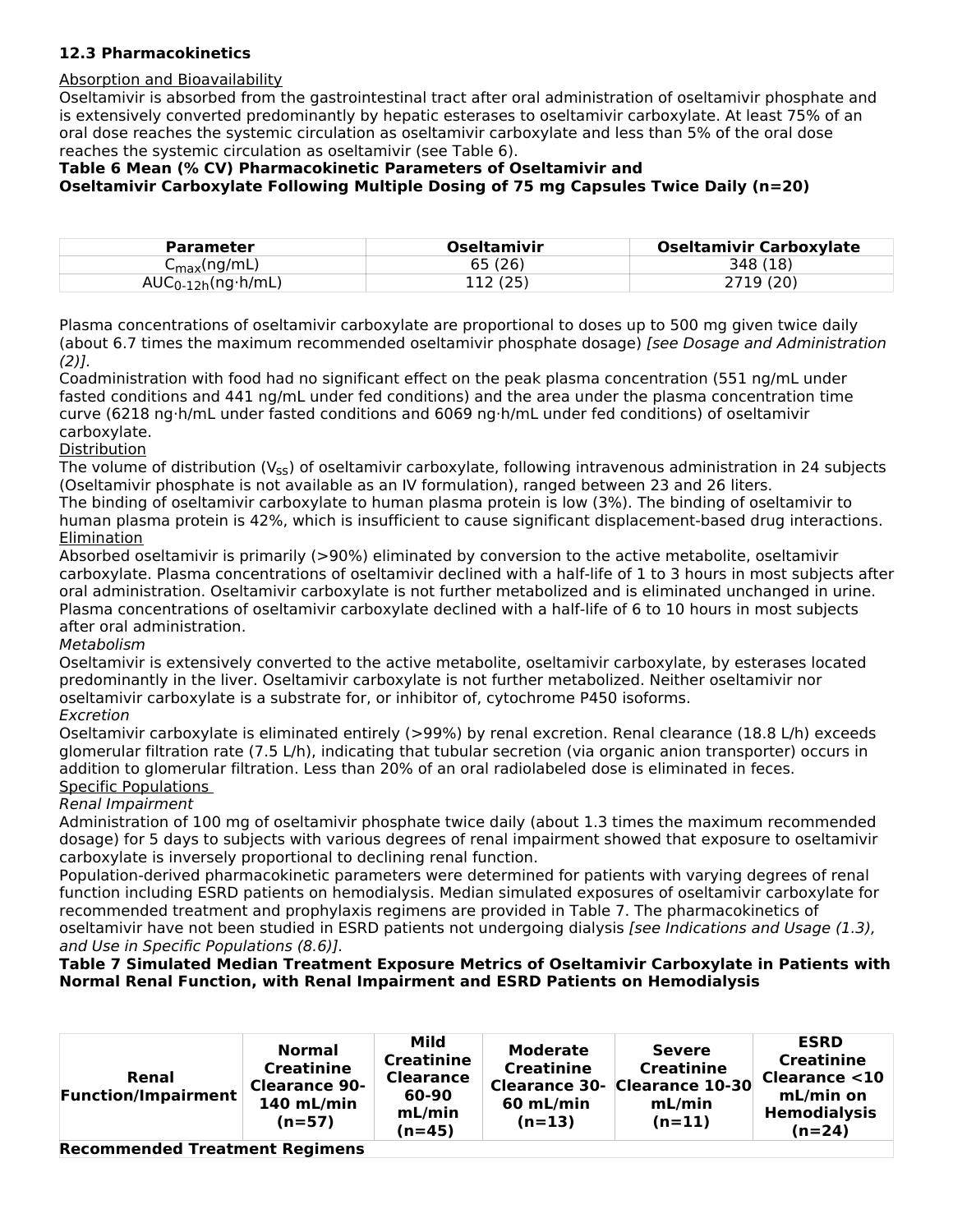| <b>PK exposure</b>                        | 75 mg twice | 75 mg twice | 30 mg twice | 30 mg once      | 30 mg every HD  |
|-------------------------------------------|-------------|-------------|-------------|-----------------|-----------------|
| parameter                                 | daily       | daily       | daily       | daily           | cycle           |
| $C_{\text{min}}$ (ng/mL)                  | 145         | 253         | 180         | 219             | 221             |
| $C_{\text{max}}$ (ng/mL)                  | 298         | 464         | 306         | 477             | 1170            |
| AUC <sub>48</sub> (ng.h/mL) <sup>*</sup>  | 11224       | 18476       | 12008       | 16818           | 23200           |
| <b>Recommended Prophylaxix Regimens</b>   |             |             |             |                 |                 |
| <b>PK exposure</b>                        | 75 mg once  | 75 mg once  | 30 mg once  | 30 mg           | 30 mg alternate |
| parameter                                 | daily       | daily       | daily       | every other day | <b>HD cycle</b> |
| $C_{\text{min}}$ (ng/mL)                  | 39          | 62          | 57          | 70              | 42              |
| $C_{\text{max}}$ (ng/mL)                  | 213         | 311         | 209         | 377             | 903             |
| AUC <sub>48</sub> (ng.hr/mL) <sup>*</sup> | 5294        | 8336        | 6262        | 9317            | 11200           |

#### \*AUC normalized to 48 hours

In continuous ambulatory peritoneal dialysis (CAPD) patients, the peak concentration of oseltamivir carboxylate following a single 30 mg dose of oseltamivir or once weekly oseltamivir was approximately 3 fold higher than in patients with normal renal function who received 75 mg twice daily. The plasma concentration of oseltamivir carboxylate on Day 5 (147 ng/mL) following a single 30 mg dose in CAPD patients is similar to the predicted C<sub>min</sub> (160 ng/mL) in patients with normal renal function following 75 mg twice daily. Administration of 30 mg once weekly to CAPD patients resulted in plasma concentrations of oseltamivir carboxylate at the 168-hour blood sample of 63 ng/mL, which were comparable to the C<sub>min</sub> in patients with normal renal function receiving the approved regimen of 75 mg once daily (40 ng/mL). Hepatic Impairment

In clinical studies, oseltamivir carboxylate exposure was not altered in subjects with mild or moderate hepatic impairment [see Use in Specific Populations (8.7)].

### Pregnant Women

A pooled population pharmacokinetic analysis indicates that the oseltamivir phosphate dosage regimen resulted in lower exposure to the active metabolite in pregnant women (n=59) compared to non-pregnant women (n=33). However, this predicted exposure is expected to have activity against susceptible influenza virus strains and there are insufficient pharmacokinetics and safety data to recommend a dose adjustment for pregnant women [see Use in Specific Populations (8.1)].

#### Pediatric Subjects (1 year to 12 years of age)

The pharmacokinetics of oseltamivir and oseltamivir carboxylate have been evaluated in a single-dose pharmacokinetic study in pediatric subjects aged 5 to 16 years (n=18) and in a small number of pediatric subjects aged 3 to 12 years (n=5) enrolled in a clinical trial. Younger pediatric subjects cleared both the prodrug and the active metabolite faster than adult subjects resulting in a lower exposure for a given mg/kg dose. For oseltamivir carboxylate, apparent total clearance decreases linearly with increasing age (up to 12 years). The pharmacokinetics of oseltamivir in pediatric subjects over 12 years of age are similar to those in adult subjects [see Use in Specific Populations (8.4)].

### Pediatric Subjects (2 weeks to less than 1 year of age)

The pharmacokinetics of oseltamivir and oseltamivir carboxylate have been evaluated in two open-label studies of pediatric subjects less than one year of age (n=122) infected with influenza. Apparent clearance of the active metabolite decreases with decreasing age in subjects less than 1 year of age; however the oseltamivir and oseltamivir carboxylate exposure following a 3 mg/kg dose in subjects under 1 year of age is expected to be within the observed exposures in adults and adolescents receiving 75 mg twice daily and 150 mg twice daily [see Use in Specific Populations (8.4)].

#### Geriatric Patients

Exposure to oseltamivir carboxylate at steady-state was 25 to 35% higher in geriatric subjects (age range 65 to 78 years) compared to young adults given comparable doses of oseltamivir. Half-lives observed in the geriatric subjects were similar to those seen in young adults. Based on drug exposure and tolerability, dose adjustments are not required for geriatric patients for either treatment or prophylaxis [see Use in Specific Populations (8.5)].

### Drug Interaction Studies

Oseltamivir is extensively converted to oseltamivir carboxylate by esterases, located predominantly in the liver. Drug interactions involving competition for esterases have not been extensively reported in literature. Low protein binding of oseltamivir and oseltamivir carboxylate suggests that the probability of drug displacement interactions is low.

In vitro studies demonstrate that neither oseltamivir nor oseltamivir carboxylate is a good substrate for P450 mixed-function oxidases or for glucuronyl transferases.

Coadministration of probenecid results in an approximate two-fold increase in exposure to oseltamivir carboxylate due to a decrease in active anionic tubular secretion in the kidney. However, due to the safety margin of oseltamivir carboxylate, no dose adjustments are required when coadministering with probenecid. No clinically relevant pharmacokinetic interactions have been observed when coadministering oseltamivir with amoxicillin, acetaminophen, aspirin, cimetidine, antacids (magnesium and aluminum hydroxides and calcium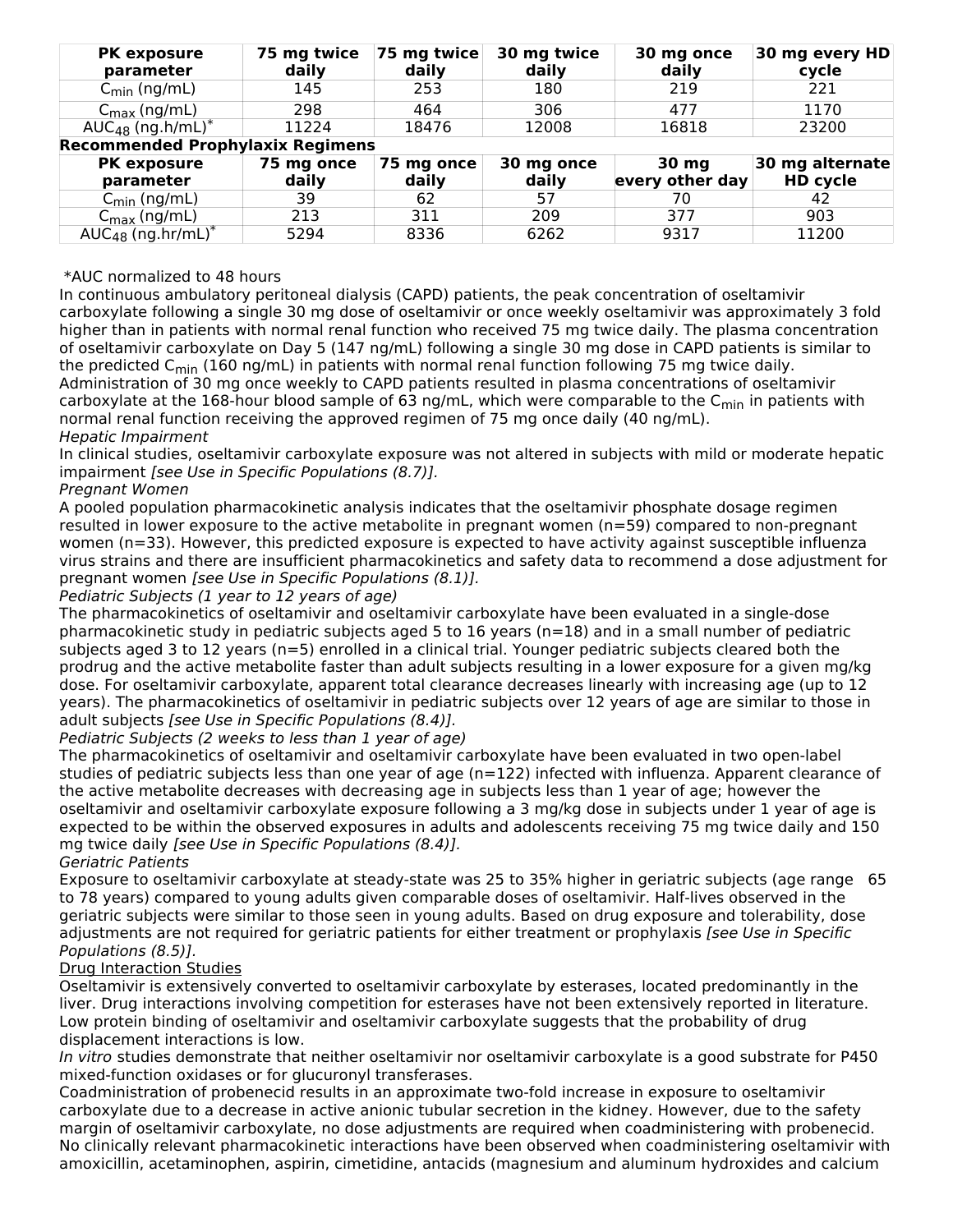carbonates), rimantadine, amantadine, or warfarin.

# **12.4 Microbiology**

### Mechanism of Action

Oseltamivir phosphate is an ethyl ester prodrug requiring ester hydrolysis for conversion to the active form, oseltamivir carboxylate. Oseltamivir carboxylate is an inhibitor of influenza virus neuraminidase affecting release of viral particles. The median IC<sub>50</sub> values of oseltamivir against influenza A/H1N1, influenza A/H3N2, and influenza B clinical isolates were 2.5 nM (range 0.93-4.16 nM, N=74), 0.96 nM (range 0.13-7.95 nM, N=774), and 60 nM (20-285 nM, N=256), respectively, in a neuraminidase assay with a fluorescently labeled MUNANA substrate.

## Antiviral Activity

The antiviral activity of oseltamivir carboxylate against laboratory strains and clinical isolates of influenza virus was determined in cell culture. The concentrations of oseltamivir carboxylate required for inhibition of influenza virus in cell culture were highly variable depending on the assay method used and the virus tested.The 50% and 90% effective concentrations (EC<sub>50</sub> and EC<sub>90</sub>) were in the range of 0.0008 micromolar to greater than 35 micromolar and 0.004 micromolar to greater than 100 micromolar, respectively (1 micromolar=0.284 microgram per mL). The relationship between the antiviral activity in cell culture, inhibitory activity in the neuraminidase assay, and the inhibition of influenza virus replication in humans has not been established.

### Resistance

Cell culture studies: Influenza A virus isolates with reduced susceptibility to oseltamivir carboxylate have been recovered by serial passage of virus in cell culture in the presence of increasing concentrations of oseltamivir carboxylate. Reduced susceptibility of influenza virus to inhibition by oseltamivir carboxylate may be conferred by amino acid substitutions in the viral neuraminidase and/or hemagglutinin proteins.

Clinical studies: Reduced susceptibility isolates have been obtained during treatment with oseltamivir and from sampling during community surveillance studies. Changes in the viral neuraminidase that have been associated with reduced susceptibility to oseltamivir carboxylate are summarized in Table 8. The clinical impact of this reduced susceptibility is unknown.

Hemagglutinin (HA) substitutions selected in cell culture and associated with reduced susceptibility to oseltamivir include (influenza virus subtype-specific numbering) A11T, K173G, and R453M in H3N2; and H99Q in influenza B virus (Yamagata lineage). In some cases, HA substitutions were selected in conjunction with known NA resistance substitutions and may contribute to reduced susceptibility to oseltamivir; however, the impact of HA substitutions on antiviral activity of oseltamivir in humans is unknown and likely to be straindependent.

### **Table 8 Neuraminidase Amino Acid Substitutions Associated with Reduced Susceptibility to Oseltamivir**

### **Amino Acid Substitution \***

**Influenza A N1 (N1 numbering in brackets)**

I117V (I117V), E119V (E119V), R152K (R152K), Y155H (Y155H), F173V (F174V), D198G/N (D199G/N), I222K/R/T/V (I223K/R/T/V), S246G/N (S247G/N), G248R+I266V (G249R+I267V), H274Y (H275Y), N294S (N295S), Q312R+I427T (Q313R+I427T), N325K (N325K), R371K (R368K)

**Influenza A N2**

E41G, E119I/V, D151V, I222L/V, Q226H, SASG245-248 deletion, S247P, R292K, N294S

**Influenza B (B numbering in brackets)**

E119A (E117A), P141S (P139S), G142R (G140R), R152K (R150K), D198E/N/Y (D197E/N/Y), I222L/T/V (I221L/T/V), A246D/S/T (A245D/S/T), H274Y (H273Y), N294S (N294S), R371K (R374K), G402S (G407S)

\* All numbering is N2, except where indicated.

Selection of influenza A viruses resistant to oseltamivir can occur at higher frequencies in children. Oseltamivir treatment-associated resistance in pediatric treatment studies has been detected at frequencies of 27 to 37% and 3 to 18% (3/11 to 7/19 and 1/34 to 9/50 post-treatment isolates, respectively) for influenza A/H1N1 virus and influenza A/H3N2 virus, respectively.

The frequency of resistance selection to oseltamivir and the prevalence of such resistant virus vary seasonally and geographically.

Circulating seasonal influenza strains expressing neuraminidase resistance-associated substitutions have been observed in individuals who have not received oseltamivir treatment. The oseltamivir resistance-associated substitution H275Y was found in more than 99% of US-circulating 2008 H1N1 influenza virus isolates. The 2009 H1N1 influenza virus ("swine flu") was almost uniformly susceptible to oseltamivir; however, the frequency of circulating resistant variants can change from season to season. Prescribers should consider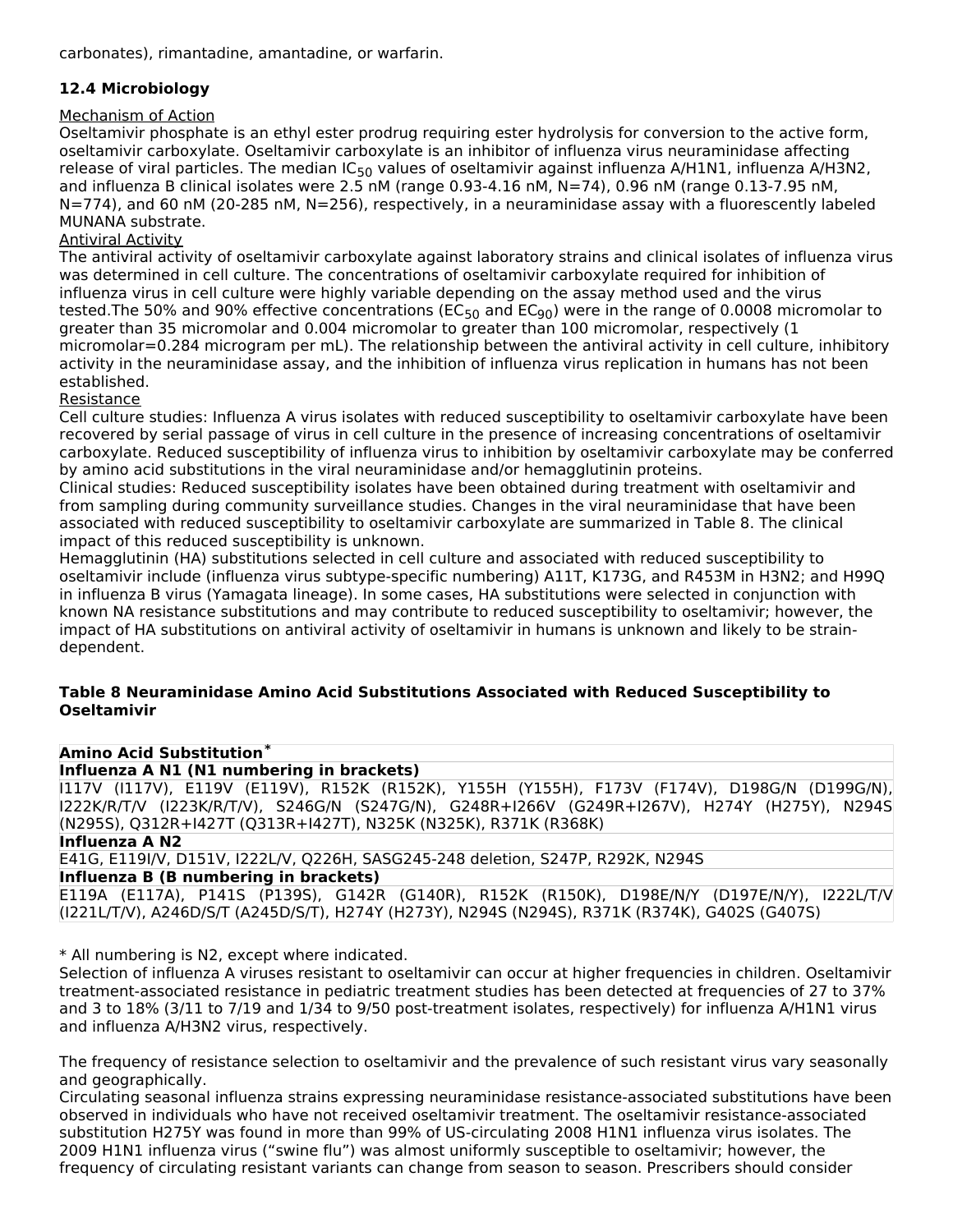available information from the CDC on influenza virus drug susceptibility patterns and treatment effects when deciding whether to use oseltamivir phosphate.

## Cross-resistance

Cross-resistance between oseltamivir and zanamivir has been observed in neuraminidase biochemical assays. The H275Y (N1 numbering) or N294S (N2 numbering) oseltamivir resistance-associated substitutions observed in the N1 neuraminidase subtype, and the E119V or N294S oseltamivir resistance-associated substitutions observed in the N2 subtype (N2 numbering), are associated with reduced susceptibility to oseltamivir but not zanamivir. The Q136K and K150T zanamivir resistance-associated substitutions observed in N1 neuraminidase, or the S250G zanamivir resistance-associated substitutions observed in influenza B virus neuraminidase, confer reduced susceptibility to zanamivir but not oseltamivir. The R292K oseltamivir resistance-associated substitution observed in N2, and the I222T, D198E/N, R371K, or G402S oseltamivir resistance-associated substitutions observed in influenza B virus neuraminidase, confer reduced susceptibility to both oseltamivir and zanamivir. These examples do not represent an exhaustive list of cross-resistanceassociated substitutions and prescribers should consider available information from the CDC on influenza drug susceptibility patterns and treatment effects when deciding whether to use oseltamivir phosphate. No single amino acid substitution has been identified that could confer cross-resistance between the neuraminidase inhibitor class (oseltamivir, zanamivir) and the M2 ion channel inhibitor class (amantadine, rimantadine). However, a virus may carry a neuraminidase inhibitor-associated substitution in neuraminidase and an M2 ion channel inhibitor-associated substitution in M2 and may therefore be resistant to both classes of inhibitors. The clinical relevance of phenotypic cross-resistance evaluations has not been established. Immune Response

No influenza vaccine/oseltamivir interaction study has been conducted. In studies of naturally acquired and experimental influenza, treatment with oseltamivir phosphate did not impair normal humoral antibody response to infection.

# **13 NONCLINICAL TOXICOLOGY**

## **13.1 Carcinogenesis, Mutagenesis, Impairment of Fertility**

In 2-year carcinogenicity studies in mice and rats given daily oral doses of the prodrug oseltamivir phosphate up to 400 mg/kg and 500 mg/kg, respectively, the prodrug and the active form oseltamivir carboxylate induced no statistically significant increases in tumors over controls. The mean maximum daily exposures to the prodrug in mice and rats were approximately 130- and 320-fold, respectively, greater than those in humans at the recommended clinical dose based on AUC comparisons. The respective safety margins of the exposures to the active oseltamivir carboxylate were 15- and 50-fold.

Oseltamivir was found to be non-mutagenic in the Ames test and the human lymphocyte chromosome assay with and without enzymatic activation and negative in the mouse micronucleus test. It was found to be positive in a Syrian Hamster Embryo (SHE) cell transformation test. Oseltamivir carboxylate was non mutagenic in the Ames test and the L5178Y mouse lymphoma assay with and without enzymatic activation and negative in the SHE cell transformation test.

In a fertility and early embryonic development study in rats, doses of oseltamivir at 50, 250, and 1500 mg/kg/day were administered to females for 2 weeks before mating, during mating and until day 6 of pregnancy. Males were dosed for 4 weeks before mating, during mating, and for 2 weeks after mating. There were no effects on fertility, mating performance or early embryonic development at any dose level. The highest dose in this study was approximately 115 times the human systemic exposure (AUC<sub>0-24h</sub>) of oseltamivir carboxylate that occurs after administration of the maximum recommended human dose.

## **14 CLINICAL STUDIES**

### **14.1 Treatment of Influenza**

#### Adults

Two randomized, placebo-controlled, double-blind clinical trials of oseltamivir phosphate were conducted in adults between 18 and 65 years old, one in the U.S. and one outside the U.S., for the treatment of acute uncomplicated influenza. Eligible subjects had fever of at least 100ºF, accompanied by at least one respiratory symptom (cough, nasal symptoms, or sore throat) and at least one systemic symptom (myalgia, chills/sweats, malaise, fatigue, or headache), and influenza virus was known to be circulating in the community. Subjects were randomized to receive oral oseltamivir phosphate or placebo for 5 days. All enrolled subjects were allowed to take fever- reducing medications.

Of 1,355 subjects enrolled in these two trials, 849 (63%) subjects were influenza-infected (median age 34 years; 52% male; 90% Caucasian; 31% smokers). Of the 849 influenza-infected subjects, 95% were infected with influenza A, 3% with influenza B, and 2% with influenza of unknown type.

Study medication was started within 40 hours of onset of symptoms and administered twice daily for 5 days.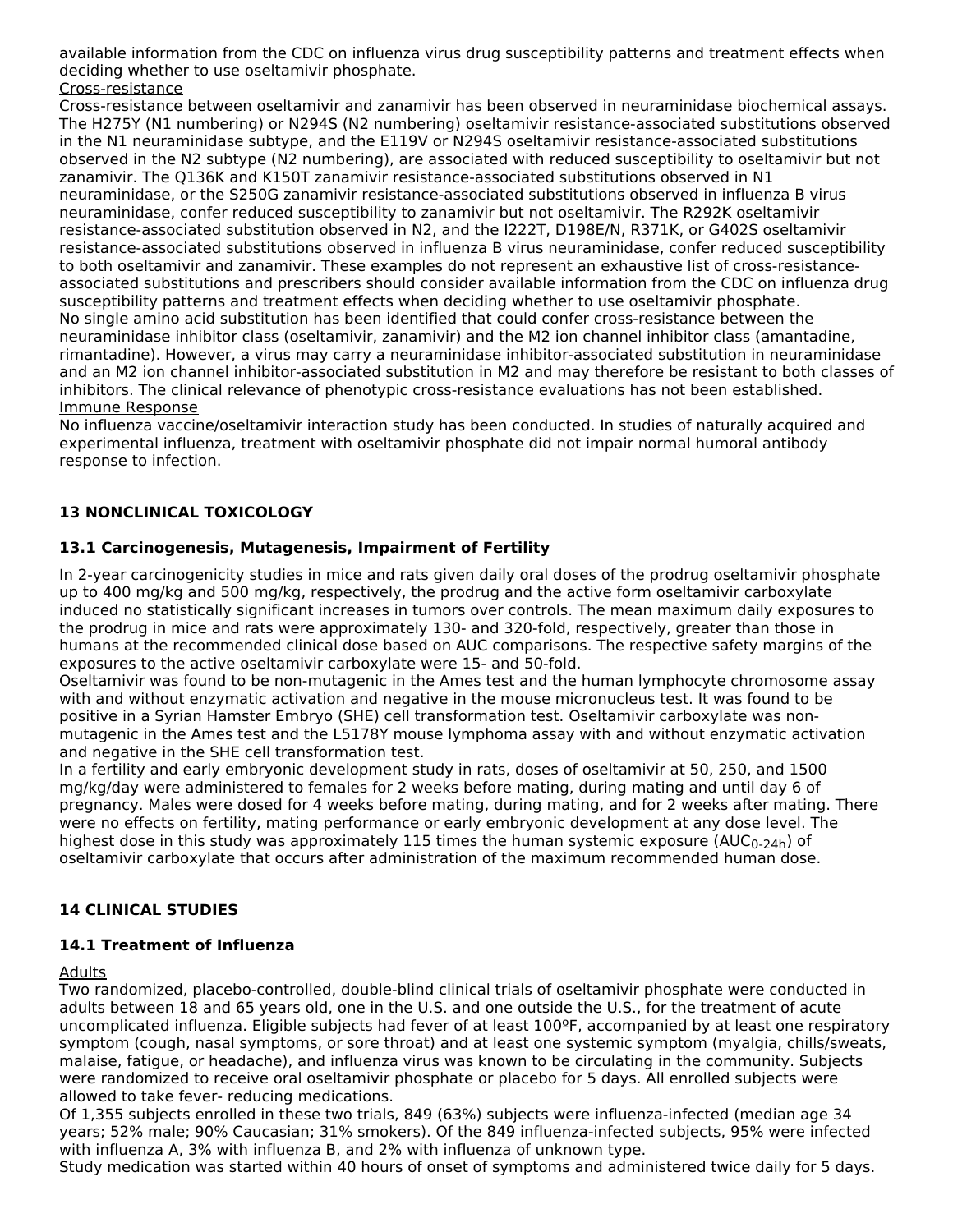Subjects were required to self-assess the influenza-associated symptoms (nasal congestion, sore throat, cough, aches, fatigue, headaches, and chills/sweats) twice daily as "none," "mild," "moderate," or "severe". Time to improvement was calculated from the time of treatment initiation to the time when all symptoms were assessed as "none" or "mild". In both trials, there was a 1.3-day reduction in the median time to improvement in influenza-infected subjects who received oseltamivir phosphate 75 mg twice a day for 5 days compared to subjects who received placebo. Subgroup analyses by gender showed no differences in the treatment effect of oseltamivir phosphate in men and women.

In the treatment of influenza, no increased efficacy was demonstrated in subjects who received higher doses of oseltamivir phosphate.

### Adolescents and Adults with Chronic Cardiac or Respiratory Disease

A double-blind, placebo-controlled, multicenter trial was unable to demonstrate efficacy of oseltamivir phosphate (75 mg twice daily for 5 days) in the treatment of influenza in adult and adolescent subjects (13 years or older) with chronic cardiac (excluding chronic idiopathic hypertension) or respiratory diseases, as measured by time to alleviation of all symptoms. However, in patients treated with oseltamivir phosphate there was a more rapid cessation of febrile illness. No difference in the incidence of influenza complications was observed between the treatment and placebo groups in this population.

## Geriatric Subjects

Three double-blind placebo-controlled treatment trials were conducted in subjects who were at least 65 years of age in three consecutive seasons. The enrollment criteria were similar to that of adult trials with the exception of fever being defined as higher than 97.5°F. Of 741 subjects enrolled, 476 (65%) subjects were influenza- infected; of these, 95% were infected with influenza type A and 5% with influenza type B. In the pooled analysis, there was a 1-day reduction in the median time to improvement in influenza-infected subjects who received oseltamivir phosphate 75 mg twice daily for 5 days compared to those who received placebo (p=NS) [see Use in Specific Populations (8.5)].Some seasonal variability was noted in the clinical efficacy outcomes.

## Pediatric Subjects (1 year to 12 years of age)

One double-blind placebo-controlled treatment trial was conducted in pediatric subjects aged 1 year to 12 years (median age 5 years) who had fever (at least 100ºF) plus one respiratory symptom (cough or coryza) when influenza virus was known to be circulating in the community. Of 698 subjects enrolled in this trial, 452 (65%) were influenza-infected (50% male; 68% Caucasian). Of the 452 influenza-infected subjects, 67% were infected with influenza A and 33% with influenza B.

Efficacy in this trial was determined by the time to alleviation or resolution of influenza signs and symptoms, measured by a composite endpoint that required the following four individual conditions be met: i) alleviation of cough, ii) alleviation of coryza, iii) resolution of fever, and iv) parental opinion of a return to normal health and activity. Oseltamivir phosphate treatment of 2 mg per kg twice daily, started within 48 hours of onset of symptoms, reduced the total composite time to freedom from illness by 1.5 days compared to placebo. Subgroup analyses by gender showed no differences in the treatment effect of oseltamivir phosphate in male and female pediatric subjects.

### Pediatric Subjects (2 weeks to less than 1 year of age)

Two open-label trials evaluated the safety and pharmacokinetics of oseltamivir and oseltamivir carboxylate in influenza-infected pediatric subjects 2 weeks to less than 1 year of age (including premature infants at least 36 weeks post conceptional age). Subjects received oseltamivir phosphate at doses ranging from 2 to 3.5 mg per kg twice daily for 5 days depending on subject age. These clinical trials were not designed to evaluate clinical efficacy or virologic response.

Of the 136 subjects under the age of 1 year enrolled and dosed in the trials, the majority of the subjects were male (55%), white (79%), non-Hispanic (74%), full term (76%) and infected with influenza A (80%). Pharmacokinetic data indicated that a dose of 3 mg per kg twice daily in pediatric subjects 2 weeks to less than 1 year of age provided oseltamivir phosphate concentrations similar to or higher than those observed in older pediatric subjects and adults receiving the approved dose and provided the basis for approval [see Adverse Reactions (6.1) and Use in Specific Populations (8.4)].

## **14.2 Prophylaxis of Influenza**

## Adult and Adolescent Subjects (13 years of age and older)

The efficacy of oseltamivir phosphate in preventing naturally occurring influenza illness has been demonstrated in three seasonal prophylaxis (community outbreak) clinical trials and one post-exposure prophylaxis trial in household contacts. The efficacy endpoint for all of these trials was the incidence of laboratory-confirmed clinical influenza defined as meeting all the following criteria (all signs and symptoms must have been recorded within 24 hours):

- oral temperature greater than or equal to 99.0ºF (37.2ºC),
- at least one respiratory symptom (cough, sore throat, nasal congestion),
- at least one constitutional symptom (aches and pain, fatigue, headache, chills/sweats), and
- either a positive virus isolation or a four-fold increase in virus antibody titers from baseline.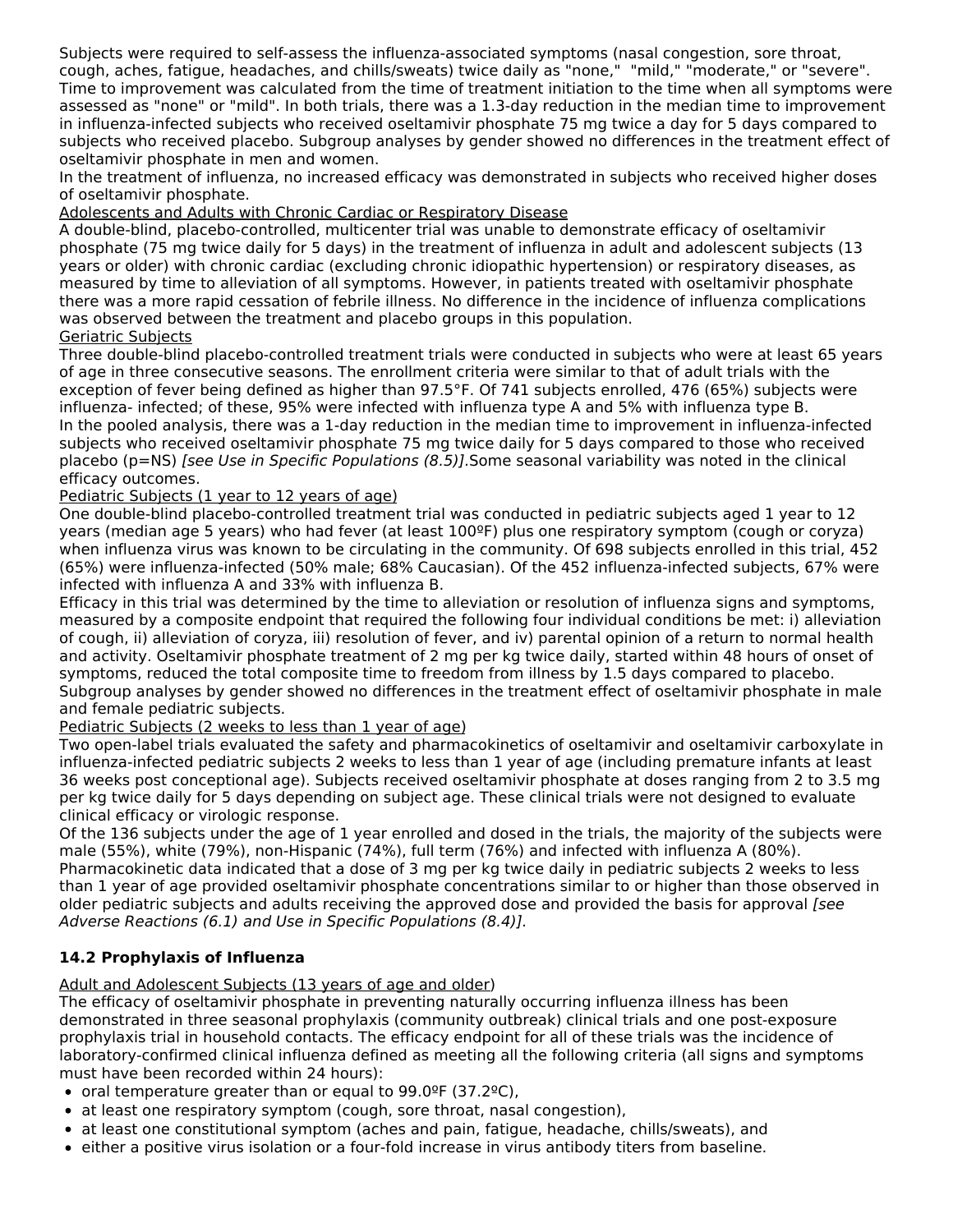In a pooled analysis of two seasonal prophylaxis trials in healthy unvaccinated adults (aged 18 to 65 years), oseltamivir phosphate 75 mg once daily taken for 42 days during a community outbreak reduced the incidence of laboratory-confirmed clinical influenza from 5% (25/519) for the placebo group to 1% (6/520) for the oseltamivir phosphate group.

In the seasonal (community outbreak) prophylaxis trial in elderly residents of skilled nursing homes, about 80%, 43%, and 14% of the subjects were vaccinated, had cardiac disorders, and had chronic airway obstructive disorders, respectively. In this trial, subjects were randomized to oseltamivir phosphate 75 mg once daily or placebo taken orally for 42 days. The incidence of laboratory-confirmed clinical influenza was 4% (12/272) in the placebo- treated subjects compared to less than 1% (1/276) in the oseltamivir phosphatetreated subjects.

In the post-exposure prophylaxis trial in household contacts (aged 13 years or older) of an index influenza case, oseltamivir phosphate 75 mg once daily or placebo taken orally was administered within 48 hours of onset of symptoms in the index case and continued for 7 days (index cases did not receive oseltamivir phosphate treatment). The incidence of laboratory-confirmed clinical influenza was 12% (24/200) in the placebo-treated subjects compared to 1% (2/205) in the oseltamivir phosphate-treated subjects. Pediatric Subjects (1 year to 12 years of age)

The efficacy of oseltamivir phosphate in preventing naturally occurring influenza illness was demonstrated in a randomized, open-label post-exposure prophylaxis trial in household contacts that included pediatric subjects aged 1 year to 12 years, both as index cases and as family contacts. All index cases in this trial received oseltamivir phosphate for oral suspension 30 to 60 mg taken orally once daily for 10 days. The efficacy parameter was the incidence of laboratory-confirmed clinical influenza in the household. Laboratory-confirmed clinical influenza was defined as meeting all of the following criteria:

- oral temperature at least 100°F (37.8°C),
- cough and/or coryza recorded within 48 hours, and
- either a positive virus isolation or a four-fold or greater increase in virus antibody titers from baseline or at illness visits.

Among household contacts 1 year to 12 years of age not already shedding virus at baseline, the incidence of laboratory-confirmed clinical influenza was lower in the group who received oseltamivir phosphate prophylaxis [3% (3/95)] compared to the group who did not receive oseltamivir phosphate prophylaxis [17% (18/106)]. Immunocompromised Subjects

A double-blind, placebo-controlled trial was conducted for seasonal prophylaxis of influenza in 475 immunocompromised subjects (including 18 pediatric subjects 1 year to 12 years of age) who had received solid organ (n=388; liver, kidney, liver and kidney) or hematopoietic stem cell transplants (n=87). Median time since transplant for solid organ transplant recipients was 1,105 days for the placebo group and 1,379 days for the oseltamivir phosphate group. Median time since transplant for hematopoietic stem cell transplant recipients was 424 days for the placebo group and 367 days for the oseltamivir phosphate group. Approximately 40% of subjects received influenza vaccine prior to entering the study. The primary efficacy endpoint was the incidence of confirmed clinical influenza, defined as oral temperature higher than 99.0°F (37.2°C) plus cough and/or coryza, all recorded within 24 hours, plus either a positive virus culture or a fourfold increase in virus antibody titers from baseline. Subjects received treatment with oseltamivir phosphate 75 mg or placebo once daily by mouth for 12 weeks. The incidence of confirmed clinical influenza was 3% (7/238) in the placebo group compared with 2% (5/237) in the oseltamivir phosphate group; this difference was not statistically significant. A secondary analysis was performed using the same clinical symptoms and RT-PCR for laboratory confirmation of influenza infection. Among subjects who were not already shedding virus at baseline, the incidence of RT-PCR-confirmed clinical influenza infection was 3% (7/231) in the placebo group and <1% (1/232) in the oseltamivir phosphate group.

## **16 HOW SUPPLIED/STORAGE AND HANDLING**

### Oseltamivir Phosphate Capsules, USP

30-mg capsules (30 mg free base equivalent of the phosphate salt): Size "4" hard gelatin capsules with light yellow opaque colour body with black colour band, imprinted with "M" and light yellow opaque colour cap imprinted with "30 mg". Available in blister packages of 10 (NDC-72205-042-11).

45-mg capsules (45 mg free base equivalent of the phosphate salt): Size "4" hard gelatin capsules with grey opaque colour body with black colour band, imprinted with '' M " and grey opaque colour cap imprinted with "45mg". Available in blister packages of 10 (NDC-72205-043-11)

75-mg capsules (75 mg free base equivalent of the phosphate salt): Size "2" hard gelatin capsules with grey opaque colour body with black colour band, imprinted with "M" and light yellow opaque colour cap imprinted with "75 mg. Available in blister packages of 10 (NDC-72205-044-11).

### **Storage**

Store the capsules at 25ºC (77ºF); excursions permitted to 15º to 30ºC (59º to 86ºF) [See USP Controlled Room Temperature].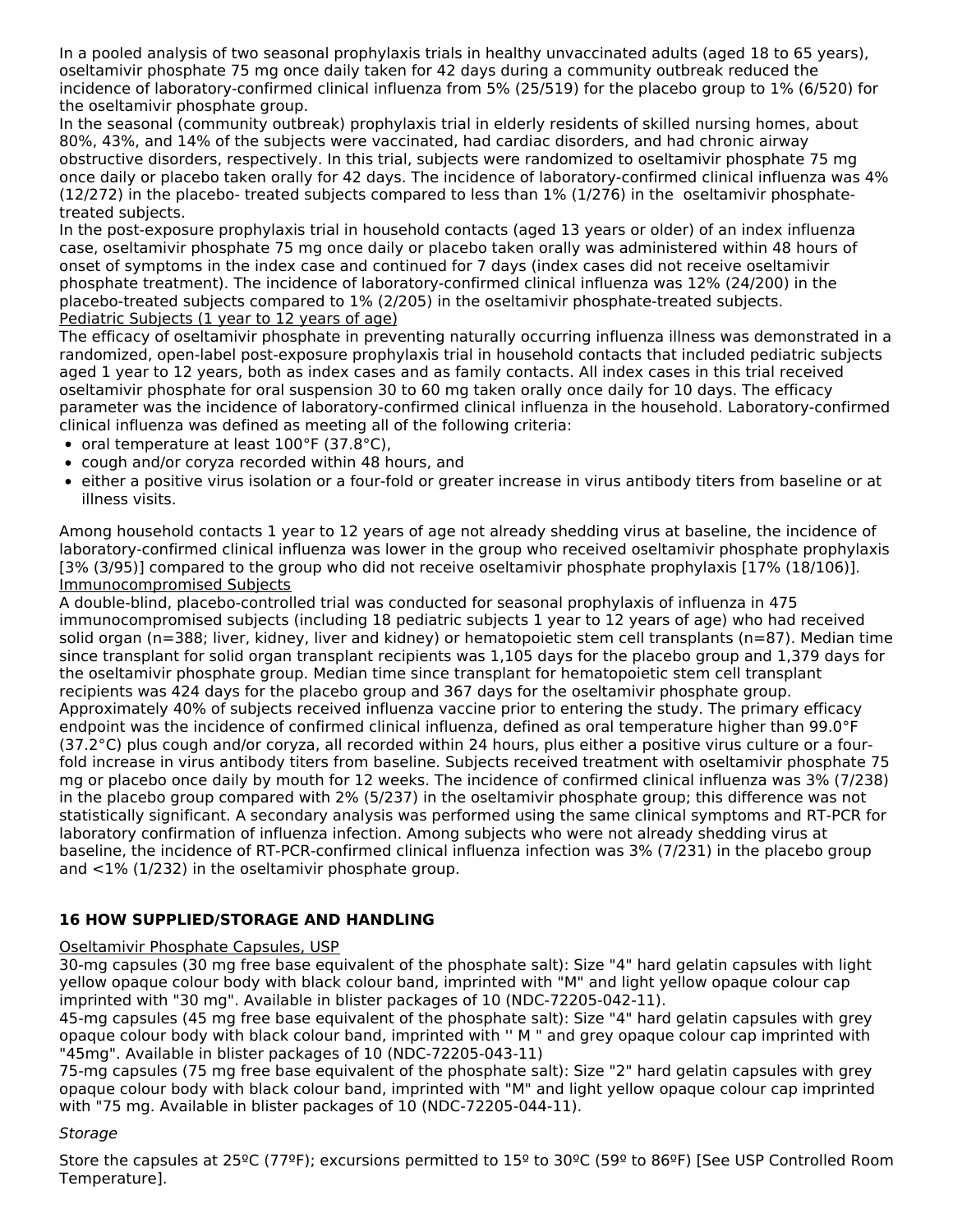## **17 PATIENT COUNSELING INFORMATION**

Advise the patient to read the FDA-approved patient labeling (Patient Information and Instructions for Use). Serious Skin/Hypersensitivity Reactions

Advise patients and/or caregivers of the risk of severe allergic reactions (including anaphylaxis) or serious skin reactions. Instruct patients and/or caregiver to stop oseltamivir phosphate and seek immediate medical attention if an allergic-like reaction occurs or is suspected [see Warnings and Precautions (5.1)]. Neuropsychiatric Events

Advise patients and/or caregivers of the risk of neuropsychiatric events in oseltamivir phosphate -treated patients with influenza and instruct patients to contact their physician if they experience signs of abnormal behavior while receiving oseltamivir phosphate [see Warnings and Precautions (5.2)].

### Important Dosing Information

Instruct patients to begin treatment with oseltamivir phosphate as soon as possible from the first appearance of flu symptoms, within 48 hours of onset of symptoms. Similarly, instruct patients to start taking oseltamivir phosphate for prevention as soon as possible after exposure [see Dosage and Administration (2)].Instruct patients to take any missed doses as soon as they remember, except if it is near the next scheduled dose (within 2 hours), and then continue to take oseltamivir phosphate at the usual times.

### Influenza Vaccines

Instruct patients that oseltamivir phosphate is not a substitute for receiving an annual flu vaccination. Patients should continue receiving an annual flu vaccination according to guidelines on immunization practices. Because of the potential for oseltamivir phosphate to inhibit replication of live attenuated influenza vaccine (LAIV) and possibly reduce efficacy of LAIV, avoid administration of LAIV within 2 weeks or 48 hours after oseltamivir phosphate administration, unless medically necessary [see Drug Interactions (7.1)]. Fructose Intolerance

Inform patients with hereditary fructose intolerance that one dose of 75 mg oseltamivir phosphate oral suspension (supplied as powder) delivers 2 grams of sorbitol. Inform patients with hereditary fructose intolerance that this is above the daily maximum limit of sorbitol and may cause dyspepsia and diarrhea [see Warnings and Precautions (5.4)].

### **Manufactured by:**

**MSN Laboratories Private Limited** Telangana – 509 228, INDIA **Distributed by: Novadoz Pharmaceuticals LLC** Piscataway, NJ 08854-3714 **Issued on:** 03/2020

### **PATIENT INFORMATION**

### **Oseltamivir phosphate** (os el TAM ih veer fos-feyt) **Capsules, USP for oral use**

### **What is oseltamivir phosphate capsules?**

Oseltamivir phosphate capsule is a prescription medicine used to:

- treat the flu (influenza) in people 2 weeks of age and older who have had flu symptoms for no more than two days.
- prevent the flu in people who are 1 year of age and older.

It is not known if oseltamivir phosphate capsule is:

- effective in people who start treatment after 2 days of developing flu symptoms.
- effective for the treatment of the flu in people with long-time (chronic) heart problems or breathing problems.
- effective for the treatment or prevention of flu in people who have weakened immune systems (immunocompromised)
- safe and effective for the treatment of the flu in children less than 2 weeks of age.
- safe and effective in the prevention of the flu in children less than 1 year of age.

Oseltamivir phosphate capsules does not treat or prevent illness that is caused by infections other than the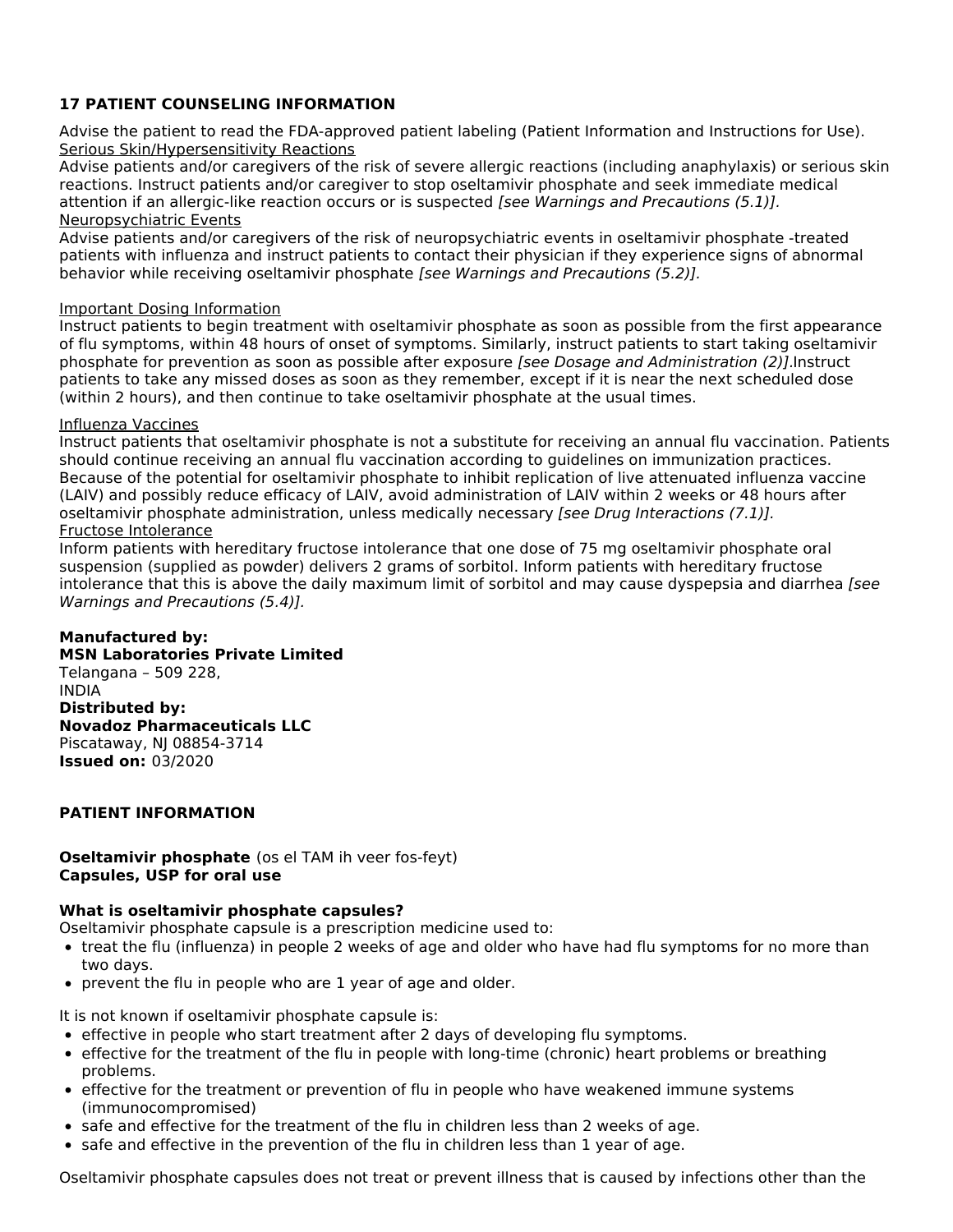influenza virus.

Oseltamivir phosphate capsules does not prevent bacterial infections that may happen with the flu. Oseltamivir phosphate capsules is not recommended for people with end-stage renal disease (ESRD) who are not receiving dialysis.

**Oseltamivir phosphate capsules does not take the place of receiving a flu vaccination. Talk to your healthcare provider about when you should receive an annual flu vaccination. Who should not take oseltamivir phosphate capsules?**

Do not take oseltamivir phosphate capsules if you are allergic to oseltamivir phosphate or any of the ingredients in oseltamivir phosphate capsules. **See the end of this leaflet for a complete list of ingredients in oseltamivir phosphate capsules.**

**What should I tell my healthcare provider before taking oseltamivir phosphate capsules? Before you take oseltamivir phosphate capsules, tell your healthcare provider if you:**

- have problems swallowing oseltamivir phosphate capsules
- have kidney problems
- have a history of fructose (fruit sugar) intolerance. Oseltamivir phosphate capsules contains sorbitol and may cause stomach upset and diarrhea in people who are fructose intolerant.
- have any other medical conditions
- are pregnant or plan to become pregnant. Available information indicate that oseltamivir phosphate capsules does not increase the risk of birth defects.
- are breastfeeding or plan to breastfeed. Oseltamivir phosphate can pass into breast milk in small amounts.

**Tell your healthcare provider about all the medicines you take,** including prescription or over-thecounter medicines, vitamins, and herbal supplements.

## **Know the medicines you take. Keep a list of them to show your healthcare provider and pharmacist when you get a new medicine.**

## **How should I take oseltamivir phosphate capsules?**

- Take oseltamivir phosphate capsules exactly as your healthcare provider tells you to.
- Take oseltamivir phosphate capsules with food or without food. There is less chance of stomach upset if you take oseltamivir phosphate capsules, with food.
- If you miss a dose of oseltamivir phosphate capsules, take it as soon as you remember. If it is 2 hours or less before your next dose, do not take the missed dose. Take your next dose of oseltamivir phosphate capsules, at your scheduled time. Do not take 2 doses at the same time.
- If oseltamivir phosphate for oral suspension is not available or you cannot swallow oseltamivir phosphate capsules, your healthcare provider or pharmacist may instruct you to open oseltamivir phosphate capsules and mix the capsules contents with sweetened liquids such as chocolate syrup (regular or sugar-free), corn syrup, caramel topping, or light brown sugar (dissolved in water).

### **If your healthcare provider or pharmacist has instructed you to open your oseltamivir phosphate capsules, read the detailed Instructions for Use at the end of this leaflet. Ask your pharmacist if you have any questions.**

## **What are the possible side effects of oseltamivir phosphate capsules?**

Oseltamivir phosphate capsules may cause serious side effects, including:

- **Serious skin and allergic reactions.** Oseltamivir phosphate capsules can cause serious skin and allergic reactions. Stop taking oseltamivir phosphate capsules and get medical help right away if you get any of the following symptoms:
	- skin rash or hives
	- swelling of your face, eyes, lips, tongue, or throat
	- your skin blisters and peels
	- trouble breathing
	- blisters or sores in your mouth
	- chest pain or tightness
	- itching
- **Change in behavior.** People, especially children, who have the flu, can develop nervous system problems and abnormal behavior that can lead to death. During treatment with oseltamivir phosphate capsules, tell your healthcare provider right away if you or your child have confusion, speech problems, shaky movements, seizures, or start hearing voices or seeing things that are not really there (hallucinations).

The most common side effects of oseltamivir phosphate capsules when used for treatment of the flu include nausea, vomiting, and headache.

The most common side effect of oseltamivir phosphate capsules when used for prevention of the flu include nausea, vomiting, headache, and pain.

Tell your healthcare provider if you have any side effect that bothers you or that does not go away. These are not all of the possible side effects of oseltamivir phosphate capsules.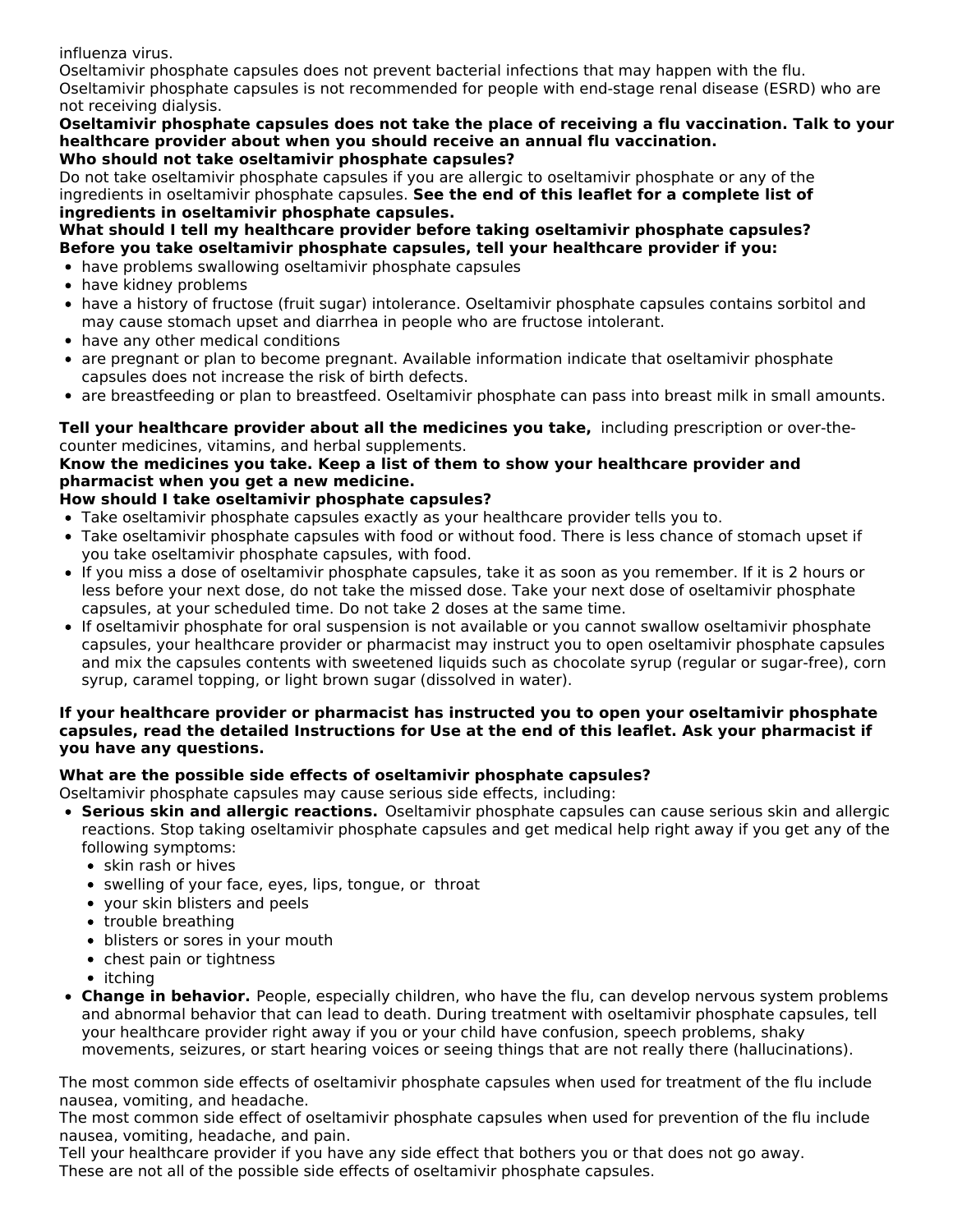Call your doctor for medical advice about side effects. You may report side effects to FDA at 1-800-FDA-1088. **How should I store oseltamivir phosphate capsules?**

- Store oseltamivir phosphate capsules at room temperature between 68°F to 77°F (20°C to 25°C).
- Safely throw away any unused oseltamivir phosphate capsules that is out of date or no longer needed.

#### **Keep oseltamivir phosphate capsules, and all medicines out of the reach of children. General information about the safe and effective use of oseltamivir phosphate capsules.**

Medicines are sometimes prescribed for purposes other than those listed in a Patient Information leaflet. Do not use oseltamivir phosphate capsules for a condition for which it was not prescribed. Do not give oseltamivir phosphate capsules, to other people, even if they have the same symptoms you have. It may harm them. If you would like more information, talk with your healthcare provider. You can ask your healthcare provider or pharmacist for information about oseltamivir phosphate capsules that is written for health professionals.For more information go to www.novadozpharma.com.

## **What are the ingredients in oseltamivir phosphate capsules?**

**Active ingredient:** oseltamivir phosphate USP

## **Inactive ingredients:**

**Oseltamivir phosphate capsules:** croscarmellose sodium, povidone K-30, pregelatinized starch, sodium stearyl fumarate, and talc

**30mg capsule shell:** gelatin, iron oxide red, iron oxide yellow, and titanium dioxide

**45mg capsules shell:** gelatin, iron oxide black, and titanium dioxide

**75mg capsules shell:** gelatin, iron oxide black, iron oxide red, iron oxide yellow, and titanium dioxide Each capsule is printed with black ink, which includes shellac, iron oxide black, propylene glycol and potassium hydroxide.

This Patient information has been approved by the U.S. Food and Drug Administration

### **INSTRUCTIONS FOR USE**

**Oseltamivir Phosphate** (os el TAM ih veer fos-feyt)

### **Capsules, for oral use**

**How do I mix the contents of oseltamivir phosphate capsules with sweetened liquids, if directed by my healthcare provider or pharmacist?**

- **You will need**
- the prescribed dose of oseltamivir phosphate capsules
- a small bowl
- sweetened liquid, such as chocolate syrup (regular or sugar-free), corn syrup, caramel topping, or light brown sugar (dissolved in water)

Step 1. Open the contents of the prescribed dose of oseltamivir phosphate capsules into a small bowl.

Step 2. Add a small amount of the sweetened liquid to the capsule contents.

Step 3. Stir the mixture and give the entire dose of oseltamivir phosphate capsule.

This Instruction for Use has been approved by the U.S. Food and Drug Administration.

## **Manufactured by:**

**MSN Laboratories Private Limited** Telangana – 509 228, INDIA **Distributed by: Novadoz Pharmaceuticals LLC** Piscataway, NJ 08854-3714 **Issued on:** 03/2020

### **PACKAGE LABEL.PRINCIPAL DISPLAY PANEL**

**Osletamivir-30mg-blister-carton-label**

**Osletamivir-30mg-blister-foil-label**

**Osletamivir-45mg-blister-carton-label**

**Osletamivir-45mg-blister-foil-label**

**Osletamivir-75mg-blister-carton-label**

**Osletamivir-75mg-blister-foil-label**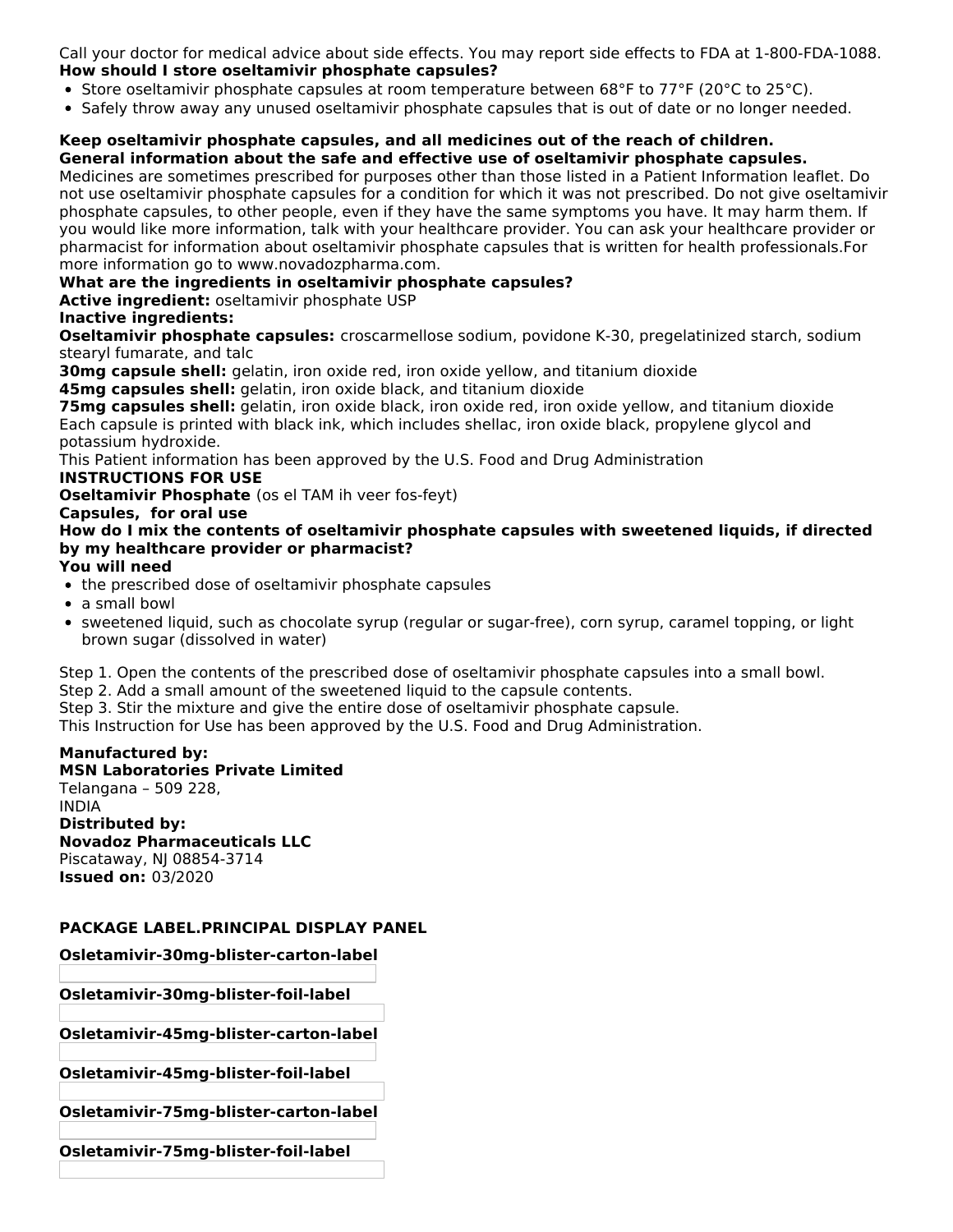|   | <b>OSELTAMIVIR PHOSPHATE</b>                      |                       |                                                                                      |                             |                             |                           |                           |  |
|---|---------------------------------------------------|-----------------------|--------------------------------------------------------------------------------------|-----------------------------|-----------------------------|---------------------------|---------------------------|--|
|   | oseltamivir phosphate capsule                     |                       |                                                                                      |                             |                             |                           |                           |  |
|   |                                                   |                       |                                                                                      |                             |                             |                           |                           |  |
|   | <b>Product Information</b>                        |                       |                                                                                      |                             |                             |                           |                           |  |
|   |                                                   |                       |                                                                                      |                             |                             |                           |                           |  |
|   | <b>Product Type</b>                               |                       | HUMAN PRESCRIPTION DRUG                                                              | <b>Item Code (Source)</b>   |                             | NDC:72205-042             |                           |  |
|   | <b>Route of Administration</b>                    |                       | ORAL                                                                                 |                             |                             |                           |                           |  |
|   |                                                   |                       |                                                                                      |                             |                             |                           |                           |  |
|   |                                                   |                       |                                                                                      |                             |                             |                           |                           |  |
|   | <b>Active Ingredient/Active Moiety</b>            |                       |                                                                                      |                             |                             |                           |                           |  |
|   |                                                   |                       | <b>Ingredient Name</b>                                                               |                             | <b>Basis of Strength</b>    |                           | <b>Strength</b>           |  |
|   |                                                   |                       | OSELTAMIVIR PHOSPHATE (UNII: 4A3O49NGEZ) (OSELTAMIVIR CARBOXYLATE - UNII:K6106LV5Q8) |                             | OSELTAMIVIR CARBOXYLATE     |                           | 30 mg                     |  |
|   |                                                   |                       |                                                                                      |                             |                             |                           |                           |  |
|   |                                                   |                       |                                                                                      |                             |                             |                           |                           |  |
|   | <b>Inactive Ingredients</b>                       |                       |                                                                                      |                             |                             |                           |                           |  |
|   |                                                   |                       | <b>Ingredient Name</b>                                                               |                             |                             |                           | <b>Strength</b>           |  |
|   | <b>STARCH, CORN (UNII: 08232NY3SJ)</b>            |                       |                                                                                      |                             |                             |                           |                           |  |
|   | POVIDONE K30 (UNII: U725QWY32X)                   |                       |                                                                                      |                             |                             |                           |                           |  |
|   | <b>CROSCARMELLOSE SODIUM (UNII: M280L1HH48)</b>   |                       |                                                                                      |                             |                             |                           |                           |  |
|   | TALC (UNII: 7SEV7J4R1U)                           |                       |                                                                                      |                             |                             |                           |                           |  |
|   | <b>SODIUM STEARYL FUMARATE (UNII: 7CV7WJK4UI)</b> |                       |                                                                                      |                             |                             |                           |                           |  |
|   | <b>GELATIN (UNII: 2G86QN327L)</b>                 |                       |                                                                                      |                             |                             |                           |                           |  |
|   | TITANIUM DIOXIDE (UNII: 15FIX9V2JP)               |                       |                                                                                      |                             |                             |                           |                           |  |
|   | <b>FERRIC OXIDE RED (UNII: 1K09F3G675)</b>        |                       |                                                                                      |                             |                             |                           |                           |  |
|   | FERRIC OXIDE YELLOW (UNII: EX43802MRT)            |                       |                                                                                      |                             |                             |                           |                           |  |
|   | <b>SHELLAC (UNII: MB5IUD6JUA)</b>                 |                       |                                                                                      |                             |                             |                           |                           |  |
|   | <b>POTASSIUM HYDROXIDE (UNII: WZH3C48M4T)</b>     |                       |                                                                                      |                             |                             |                           |                           |  |
|   | <b>PROPYLENE GLYCOL (UNII: 6DC9Q167V3)</b>        |                       |                                                                                      |                             |                             |                           |                           |  |
|   | <b>FERROSOFERRIC OXIDE (UNII: XM0M87F357)</b>     |                       |                                                                                      |                             |                             |                           |                           |  |
|   |                                                   |                       |                                                                                      |                             |                             |                           |                           |  |
|   |                                                   |                       |                                                                                      |                             |                             |                           |                           |  |
|   | <b>Product Characteristics</b>                    |                       |                                                                                      |                             |                             |                           |                           |  |
|   | Color                                             | YELLOW (LIGHT YELLOW) |                                                                                      | <b>Score</b>                |                             | no score                  |                           |  |
|   | <b>Shape</b>                                      | <b>CAPSULE</b>        |                                                                                      | <b>Size</b>                 |                             | 14 <sub>mm</sub>          |                           |  |
|   | <b>Flavor</b>                                     |                       |                                                                                      | <b>Imprint Code</b>         |                             | M; 30mg                   |                           |  |
|   | <b>Contains</b>                                   |                       |                                                                                      |                             |                             |                           |                           |  |
|   |                                                   |                       |                                                                                      |                             |                             |                           |                           |  |
|   |                                                   |                       |                                                                                      |                             |                             |                           |                           |  |
|   | <b>Packaging</b>                                  |                       |                                                                                      |                             |                             |                           |                           |  |
| # | <b>Item Code</b>                                  |                       | <b>Package Description</b>                                                           | <b>Marketing Start Date</b> |                             | <b>Marketing End Date</b> |                           |  |
|   | 1 NDC:72205-042-11                                | 1 in 1 CARTON         |                                                                                      | 08/25/2020                  |                             |                           |                           |  |
| 1 |                                                   |                       | 10 in 1 BLISTER PACK; Type 0: Not a Combination Product                              |                             |                             |                           |                           |  |
|   |                                                   |                       |                                                                                      |                             |                             |                           |                           |  |
|   |                                                   |                       |                                                                                      |                             |                             |                           |                           |  |
|   |                                                   |                       |                                                                                      |                             |                             |                           |                           |  |
|   | <b>Marketing Information</b>                      |                       |                                                                                      |                             |                             |                           |                           |  |
|   |                                                   |                       |                                                                                      |                             |                             |                           |                           |  |
|   | <b>Marketing Category</b>                         |                       | <b>Application Number or Monograph Citation</b>                                      |                             | <b>Marketing Start Date</b> |                           | <b>Marketing End Date</b> |  |
|   | <b>ANDA</b>                                       | ANDA212544            |                                                                                      | 08/25/2020                  |                             |                           |                           |  |
|   |                                                   |                       |                                                                                      |                             |                             |                           |                           |  |
|   |                                                   |                       |                                                                                      |                             |                             |                           |                           |  |

# **OSELTAMIVIR PHOSPHATE**

oseltamivir phosphate capsule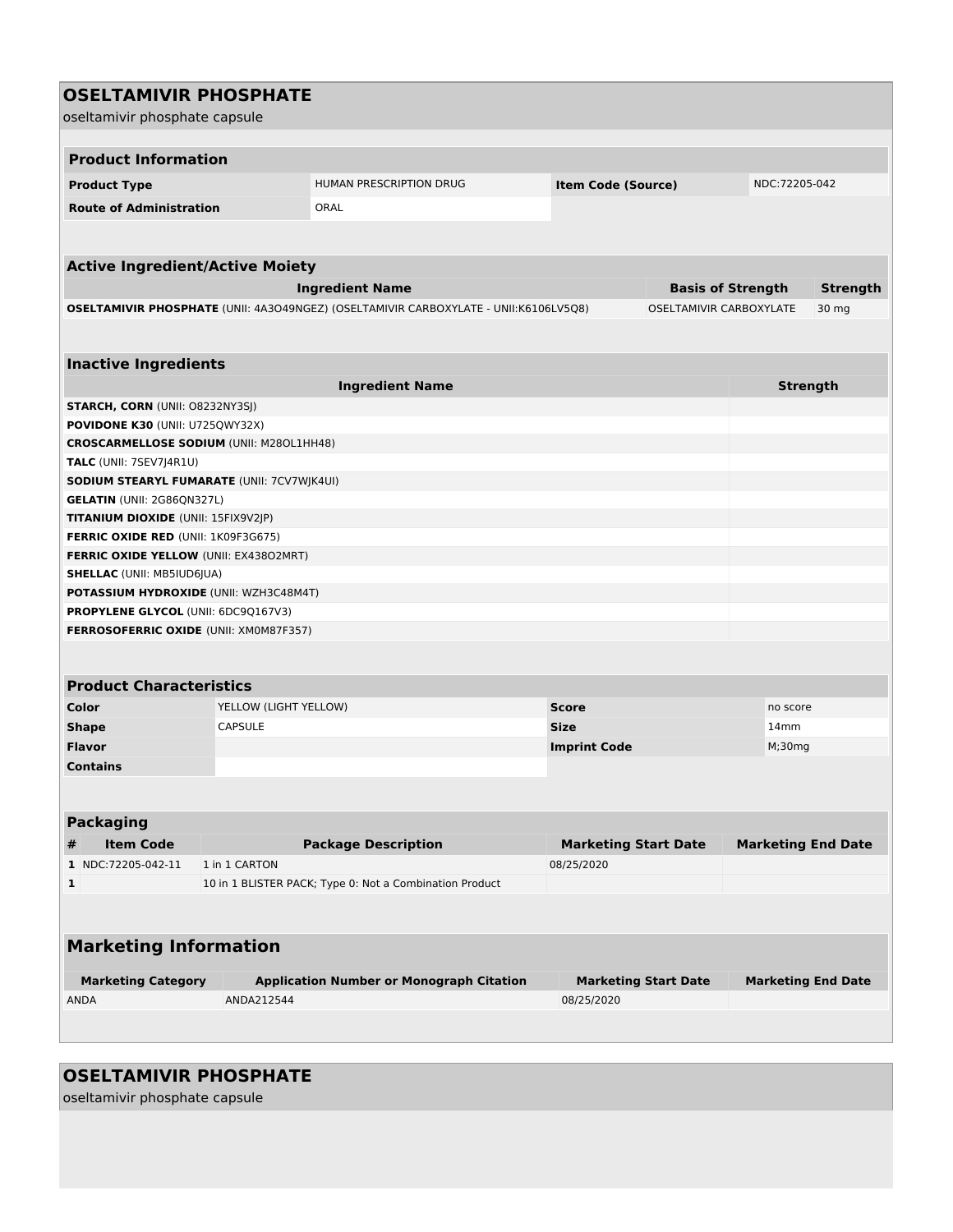| <b>Product Information</b>                        |                          |                                                                                      |                             |                             |                           |                 |  |
|---------------------------------------------------|--------------------------|--------------------------------------------------------------------------------------|-----------------------------|-----------------------------|---------------------------|-----------------|--|
| <b>Product Type</b>                               |                          | <b>HUMAN PRESCRIPTION DRUG</b>                                                       |                             | <b>Item Code (Source)</b>   |                           | NDC:72205-043   |  |
| <b>Route of Administration</b>                    |                          | <b>ORAL</b>                                                                          |                             |                             |                           |                 |  |
|                                                   |                          |                                                                                      |                             |                             |                           |                 |  |
|                                                   |                          |                                                                                      |                             |                             |                           |                 |  |
| <b>Active Ingredient/Active Moiety</b>            |                          |                                                                                      |                             |                             |                           |                 |  |
|                                                   |                          | <b>Ingredient Name</b>                                                               |                             | <b>Basis of Strength</b>    |                           | <b>Strength</b> |  |
|                                                   |                          | OSELTAMIVIR PHOSPHATE (UNII: 4A3O49NGEZ) (OSELTAMIVIR CARBOXYLATE - UNII:K6106LV5Q8) |                             | OSELTAMIVIR CARBOXYLATE     |                           | 45 mg           |  |
|                                                   |                          |                                                                                      |                             |                             |                           |                 |  |
|                                                   |                          |                                                                                      |                             |                             |                           |                 |  |
| <b>Inactive Ingredients</b>                       |                          |                                                                                      |                             |                             |                           |                 |  |
|                                                   |                          | <b>Ingredient Name</b>                                                               |                             |                             | <b>Strength</b>           |                 |  |
| <b>STARCH, CORN (UNII: O8232NY3SJ)</b>            |                          |                                                                                      |                             |                             |                           |                 |  |
| POVIDONE K30 (UNII: U725QWY32X)                   |                          |                                                                                      |                             |                             |                           |                 |  |
| <b>CROSCARMELLOSE SODIUM (UNII: M280L1HH48)</b>   |                          |                                                                                      |                             |                             |                           |                 |  |
| <b>TALC</b> (UNII: 7SEV7J4R1U)                    |                          |                                                                                      |                             |                             |                           |                 |  |
| <b>SODIUM STEARYL FUMARATE (UNII: 7CV7WJK4UI)</b> |                          |                                                                                      |                             |                             |                           |                 |  |
| <b>GELATIN (UNII: 2G86QN327L)</b>                 |                          |                                                                                      |                             |                             |                           |                 |  |
| <b>TITANIUM DIOXIDE (UNII: 15FIX9V2JP)</b>        |                          |                                                                                      |                             |                             |                           |                 |  |
| <b>SHELLAC (UNII: MB5IUD6JUA)</b>                 |                          |                                                                                      |                             |                             |                           |                 |  |
| <b>POTASSIUM HYDROXIDE (UNII: WZH3C48M4T)</b>     |                          |                                                                                      |                             |                             |                           |                 |  |
| <b>PROPYLENE GLYCOL (UNII: 6DC9Q167V3)</b>        |                          |                                                                                      |                             |                             |                           |                 |  |
| <b>FERROSOFERRIC OXIDE (UNII: XM0M87F357)</b>     |                          |                                                                                      |                             |                             |                           |                 |  |
|                                                   |                          |                                                                                      |                             |                             |                           |                 |  |
| <b>Product Characteristics</b>                    |                          |                                                                                      |                             |                             |                           |                 |  |
| Color                                             | <b>GRAY (LIGHT GREY)</b> |                                                                                      | <b>Score</b>                |                             | no score                  |                 |  |
| <b>Shape</b>                                      | <b>CAPSULE</b>           |                                                                                      | <b>Size</b>                 |                             | 14 <sub>mm</sub>          |                 |  |
| <b>Flavor</b>                                     |                          |                                                                                      | <b>Imprint Code</b>         |                             | M;45mg                    |                 |  |
| <b>Contains</b>                                   |                          |                                                                                      |                             |                             |                           |                 |  |
|                                                   |                          |                                                                                      |                             |                             |                           |                 |  |
|                                                   |                          |                                                                                      |                             |                             |                           |                 |  |
| <b>Packaging</b>                                  |                          |                                                                                      |                             |                             |                           |                 |  |
| <b>Item Code</b><br>#                             |                          | <b>Package Description</b>                                                           | <b>Marketing Start Date</b> |                             | <b>Marketing End Date</b> |                 |  |
| 1 NDC:72205-043-11                                | 1 in 1 CARTON            |                                                                                      | 08/25/2020                  |                             |                           |                 |  |
| 1                                                 |                          | 10 in 1 BLISTER PACK; Type 0: Not a Combination Product                              |                             |                             |                           |                 |  |
|                                                   |                          |                                                                                      |                             |                             |                           |                 |  |
|                                                   |                          |                                                                                      |                             |                             |                           |                 |  |
| <b>Marketing Information</b>                      |                          |                                                                                      |                             |                             |                           |                 |  |
| <b>Marketing Category</b>                         |                          | <b>Application Number or Monograph Citation</b>                                      |                             | <b>Marketing Start Date</b> | <b>Marketing End Date</b> |                 |  |
| <b>ANDA</b>                                       | ANDA212544               |                                                                                      | 08/25/2020                  |                             |                           |                 |  |
|                                                   |                          |                                                                                      |                             |                             |                           |                 |  |
|                                                   |                          |                                                                                      |                             |                             |                           |                 |  |
| <b>OSELTAMIVIR PHOSPHATE</b>                      |                          |                                                                                      |                             |                             |                           |                 |  |
| oseltamivir phosphate capsule                     |                          |                                                                                      |                             |                             |                           |                 |  |
|                                                   |                          |                                                                                      |                             |                             |                           |                 |  |
| <b>Product Information</b>                        |                          |                                                                                      |                             |                             |                           |                 |  |
|                                                   |                          |                                                                                      |                             |                             |                           |                 |  |
| <b>Product Type</b>                               |                          | HUMAN PRESCRIPTION DRUG                                                              | <b>Item Code (Source)</b>   |                             | NDC:72205-044             |                 |  |
| <b>Route of Administration</b>                    |                          | ORAL                                                                                 |                             |                             |                           |                 |  |
|                                                   |                          |                                                                                      |                             |                             |                           |                 |  |
|                                                   |                          |                                                                                      |                             |                             |                           |                 |  |
|                                                   |                          |                                                                                      |                             |                             |                           |                 |  |
| <b>Active Ingredient/Active Moiety</b>            |                          |                                                                                      |                             |                             |                           |                 |  |

|  | OSELTAMIVIR PHOSPHATE (UNII: 4A3O49NGEZ) (OSELTAMIVIR CARBOXYLATE - UNII:K6106LV5Q8) | OSELTAMIVIR CARBOXYLATE 75 mg |  |
|--|--------------------------------------------------------------------------------------|-------------------------------|--|
|--|--------------------------------------------------------------------------------------|-------------------------------|--|